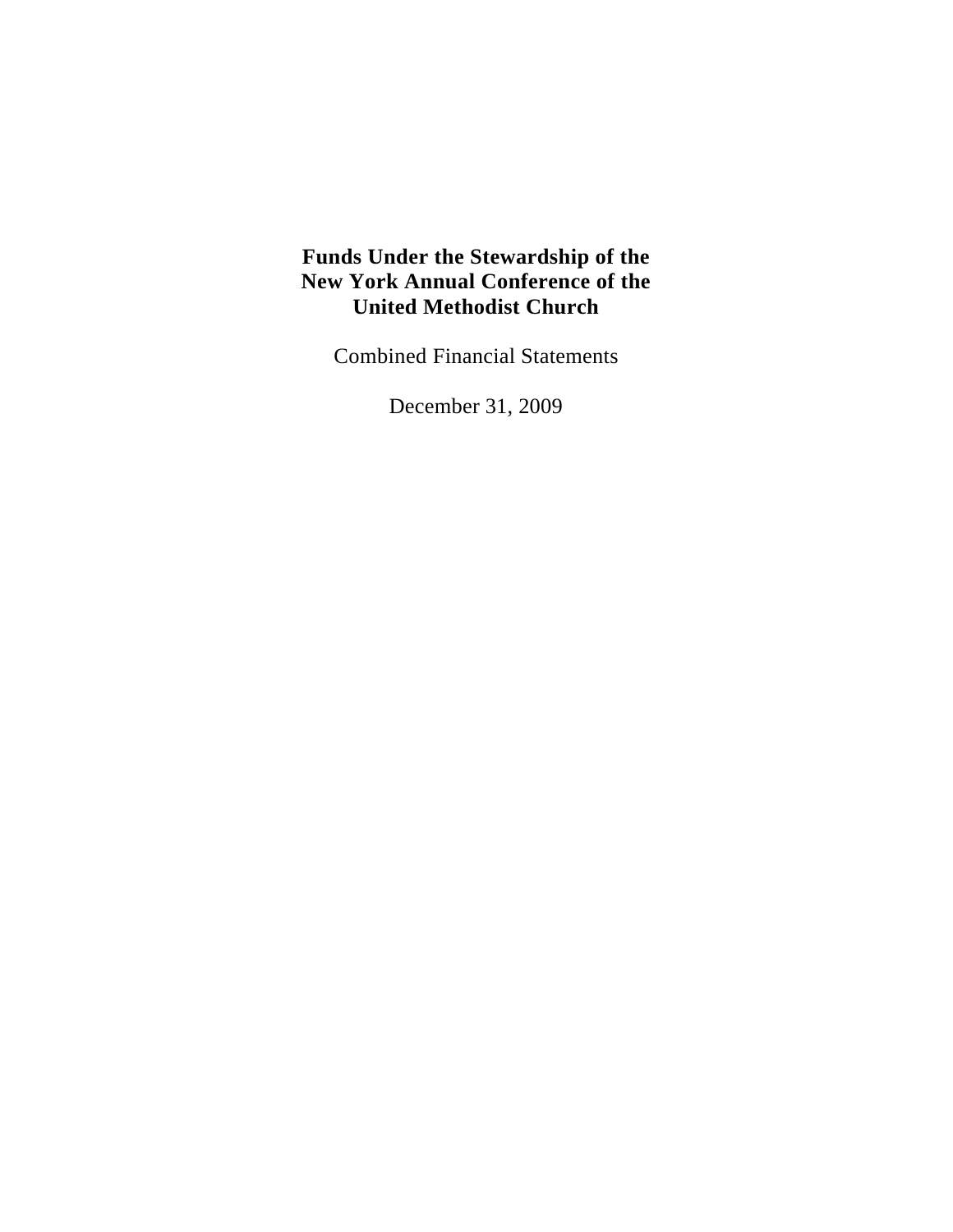

#### **Independent Auditors' Report**

### **Board of Trustees White Plains, New York**

We have audited the accompanying combined statement of financial position of the Funds Under the Stewardship of the New York Annual Conference of the United Methodist Church (the "Conference") as of December 31, 2009, and the related combined statements of activities and cash flows for the year then ended. These combined financial statements are the responsibility of the Conference's management. Our responsibility is to express an opinion on these combined financial statements based on our audit.

We conducted our audit in accordance with auditing standards generally accepted in the United States of America. Those standards require that we plan and perform the audit to obtain reasonable assurance about whether the financial statements are free of material misstatement. An audit includes consideration of internal control over financial reporting as a basis for designing audit procedures that are appropriate in the circumstances, but not for the purpose of expressing an opinion on the effectiveness of the Conference's internal control over financial reporting. Accordingly, we express no such opinion. An audit also includes examining, on a test basis, evidence supporting the amounts and disclosures in the financial statements, assessing the accounting principles used and significant estimates made by management, as well as evaluating the overall financial statement presentation. We believe that our audit provides a reasonable basis for our opinion.

As more fully described in Note 3, the Conference has not included in its combined financial statements for the year ended December 31, 2009, the liability for postretirement health benefits in the accompanying combined statements of financial position, activities and cash flows and related disclosures that, in our opinion, should be recorded in order to conform with accounting principles generally accepted in the United States of America.

In our opinion, except for such adjustments and additional disclosures as might have been determined to be necessary if the scope of our audit had not been limited and the effects of not including a liability for postretirement health benefits and related disclosures, as described in the preceding paragraph, the combined financial statements referred to above present fairly, in all material respects, the combined financial position of the Funds Under the Stewardship of the New York Annual Conference of the United Methodist Church as of December 31, 2009, and the changes in its net assets and cash flows for the year then ended in conformity with accounting principles generally accepted in the United States of America.

Our audit was made for the purpose of forming an opinion on the basic financial statements taken as a whole. The supplementary information on pages 19 and 20 is presented for the purposes of additional analysis and is not a required part of the basic financial statements. Except for the matter described in the third paragraph, such information has been subjected to the auditing procedures applied in the audit of the basic financial statements and, in our opinion, is fairly presented in all material respects in relation to the basic financial statements taken as a whole.

O'Common Davies Munns & Dobbins, LAP

White Plains, New York December 21, 2010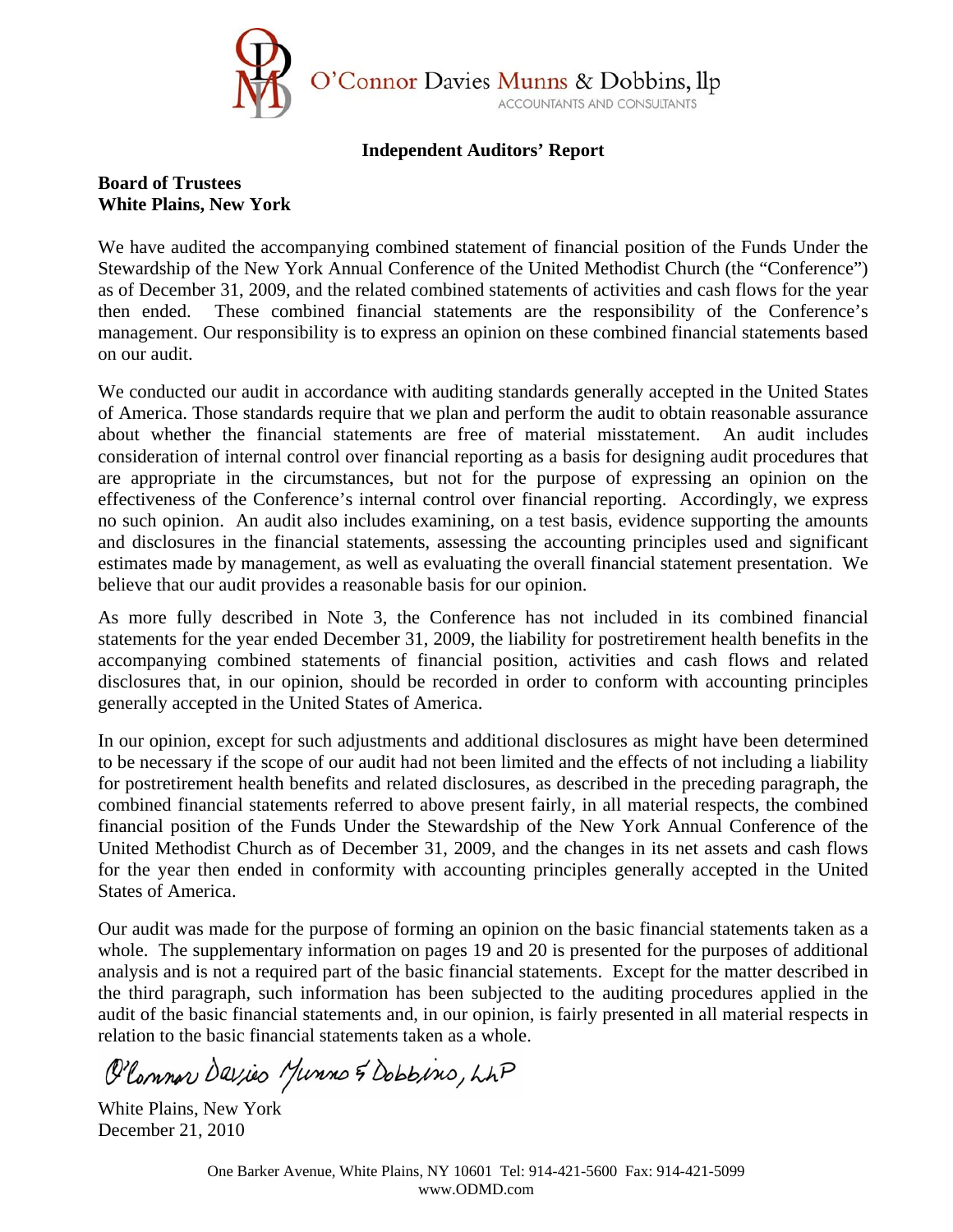Combined Statement of Financial Position

December 31, 2009

| <b>ASSETS</b>                                             |                          |
|-----------------------------------------------------------|--------------------------|
| Cash and cash equivalents                                 | \$<br>1,026,304          |
| Investments                                               | 4,926,700                |
| Church apportionments receivables                         | 1,055,354                |
| Accounts receivable                                       | 180,431                  |
| Parish development loans, net of allowance                |                          |
| for doubtful accounts                                     | 907,900                  |
| Prepaid expenses                                          | 2,463                    |
| Custodial funds held                                      | 36,089                   |
| Land, buildings, property improvements and equipment, net | 5,244,388                |
|                                                           | 13,379,629<br>\$         |
| <b>LIABILITIES AND NET ASSETS</b>                         |                          |
| Liabilities                                               |                          |
| Borrowings under line of credit                           | $\mathcal{S}$<br>321,207 |
| Accounts payable and accrued expenses                     | 2,096,037                |
| Deferred revenue                                          | 47,611                   |
| Loans payable - Conference Board of Pensions and Health   |                          |
| <b>Benefits</b>                                           | 389,917                  |
| Loan payable - United Methodist Development Fund          | 729,013                  |
| Church apportionments designated for future periods       | 80,087                   |
| Note payable                                              | 12,832                   |
| Custodial funds held                                      | 36,089                   |
| <b>Total Liabilities</b>                                  | 3,712,793                |
| <b>Net Assets</b>                                         |                          |
| Unrestricted                                              | 6,697,254                |
| Temporarily restricted                                    | 2,242,633                |
| Permanently restricted                                    | 726,949                  |
|                                                           | 9,666,836                |
|                                                           | 13,379,629<br>\$         |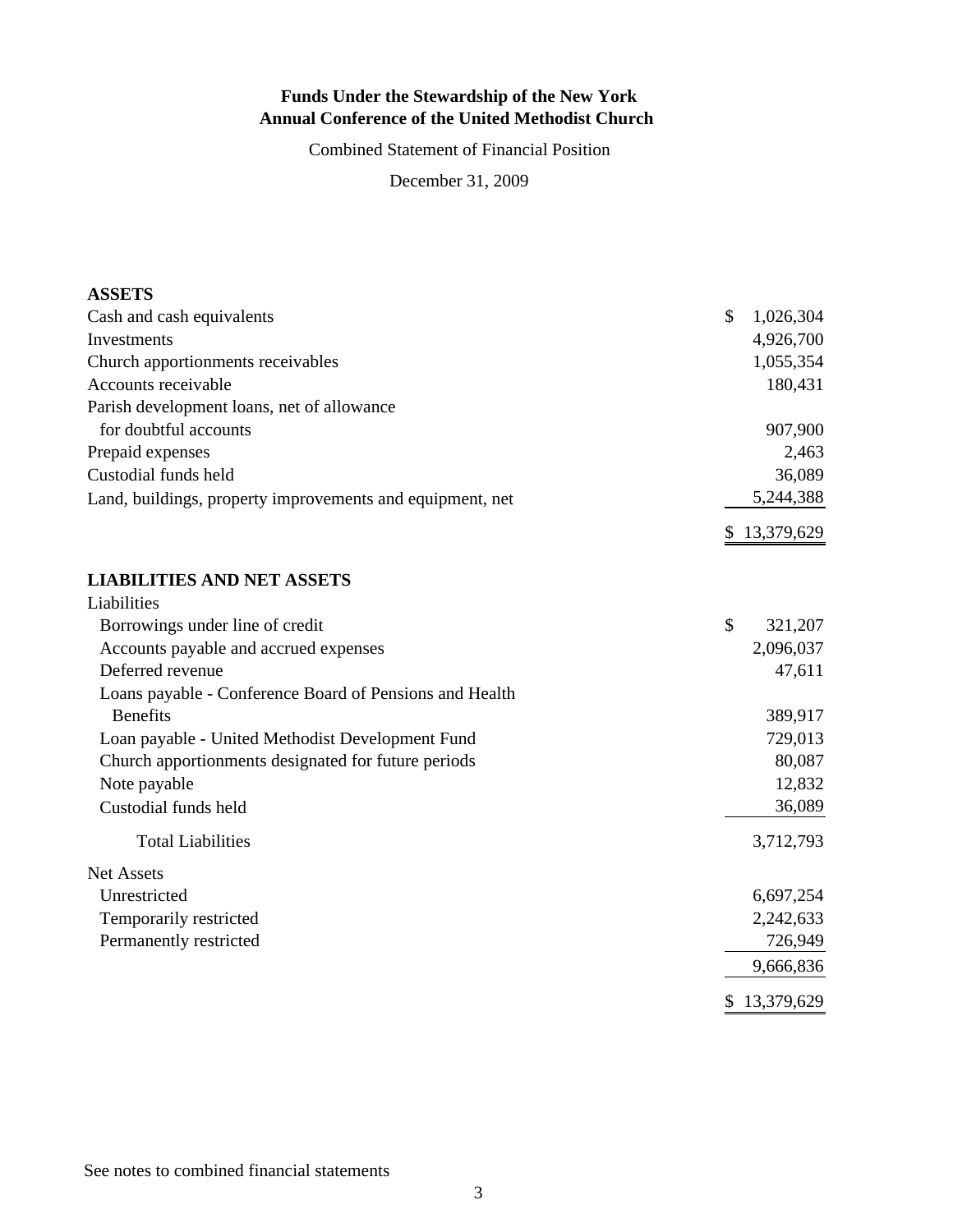Combined Statement of Activities

Year Ended December 31, 2009

|                                        |                 | Temporarily     | Permanently   |                 |
|----------------------------------------|-----------------|-----------------|---------------|-----------------|
|                                        | Unrestricted    | Restricted      | Restricted    | Total           |
| <b>REVENUE AND SUPPORT</b>             |                 |                 |               |                 |
| Church apportionments                  | 2,411,761<br>\$ | 5,152,555<br>\$ | \$            | 7,564,316<br>\$ |
| Designated benevolences                |                 | 705,182         |               | 705,182         |
| Other contributed benevolences         | 1,003           | 229,503         |               | 230,506         |
| Fees and reimbursements                | 289,073         | 100             |               | 289,173         |
| Grants and contributions               | 367,237         | 5,000           |               | 372,237         |
| Retreat                                | 825,798         |                 |               | 825,798         |
| Program fees                           | 413,855         |                 |               | 413,855         |
| Food service                           | 197,006         |                 |               | 197,006         |
| Store                                  | 13,513          |                 |               | 13,513          |
| Investment return                      | 127,365         | 208,016         |               | 335,381         |
| Interest on revolving loans            | 55,079          |                 |               | 55,079          |
| Interest                               | 783             |                 |               | 783             |
| Other                                  | 2,494           |                 |               | 2,494           |
| Donated services                       | 19,044          |                 |               | 19,044          |
| Administrative services for church and |                 |                 |               |                 |
| conference organizations               | (470, 218)      |                 |               | (470, 218)      |
| Net assets released from restrictions  | 6,575,649       | (6,575,649)     |               |                 |
| <b>Total Revenue and Support</b>       | 10,829,442      | (275, 293)      |               | 10,554,149      |
| <b>EXPENSES</b>                        |                 |                 |               |                 |
| Program services                       | 6,874,164       |                 |               | 6,874,164       |
| Campsite                               |                 |                 |               |                 |
| Quinipet                               | 1,086,472       |                 |               | 1,086,472       |
| Epworth                                | 290,563         |                 |               | 290,563         |
| Kingswood                              | 74,314          |                 |               | 74,314          |
| Capital Campaign                       | 55,087          |                 |               | 55,087          |
| Management and general                 | 2,108,623       |                 |               | 2,108,623       |
| <b>Total Expenses</b>                  | 10,489,223      |                 |               | 10,489,223      |
| Change in Net Assets                   | 340,219         | (275, 293)      |               | 64,926          |
| <b>NET ASSETS</b>                      |                 |                 |               |                 |
| Beginning of year                      | 6,357,035       | 2,517,926       | 726,949       | 9,601,910       |
| End of year                            | \$<br>6,697,254 | 2,242,633<br>\$ | \$<br>726,949 | \$<br>9,666,836 |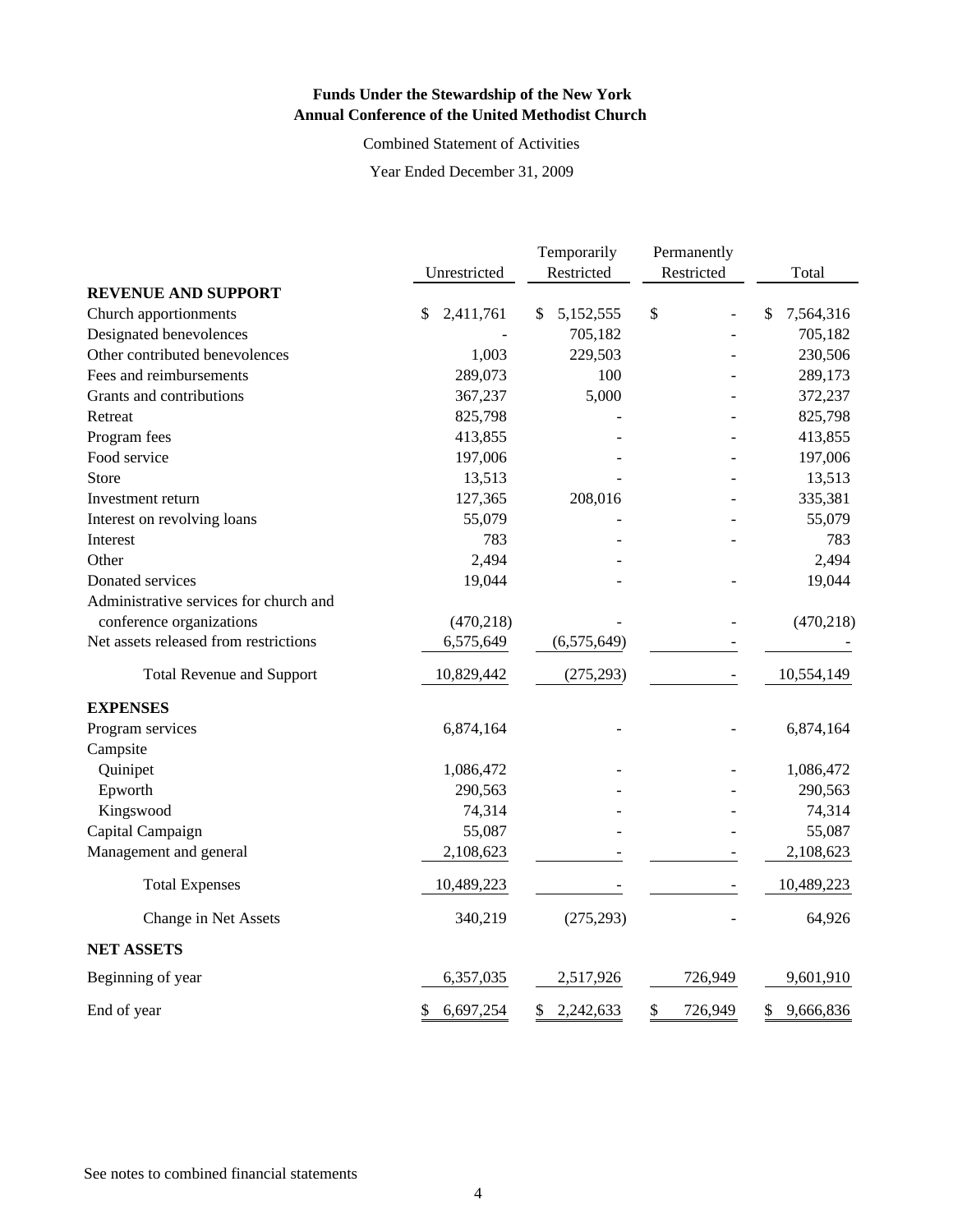Combined Statement of Cash Flows

Year Ended December 31, 2009

#### **CASH FLOWS FROM OPERATING ACTIVITIES**

| Change in net assets                                     | \$<br>64,926    |
|----------------------------------------------------------|-----------------|
| Adjustment to reconcile change in net assets to net cash |                 |
| from operating activities                                |                 |
| Realized and unrealized gains on investments             | (260, 031)      |
| Depreciation                                             | 215,525         |
| Net change in operating assets and liabilities           |                 |
| Church receivables                                       | 487,232         |
| Accounts receivable                                      | (26, 485)       |
| Parish development loans                                 | (11, 578)       |
| Prepaid expenses                                         | (73)            |
| Accounts payable and accrued expenses                    | 277,358         |
| Deferred revenue                                         | (10,099)        |
| Due to the General Conference of the United              |                 |
| Methodist Church                                         | (428,003)       |
| Church apportionments designated for future periods      | 7,554           |
| Net Cash from Operating Activities                       | 316,326         |
| <b>CASH FLOWS FROM INVESTING ACTIVITIES</b>              |                 |
| Purchase of investments                                  | (1,002,394)     |
| Proceeds from sale of investments                        | 196,309         |
| Property and equipment acquisitions                      | (700, 679)      |
| Net Cash from Investing Activities                       | (1,506,764)     |
| <b>CASH FLOWS FROM FINANCING ACTIVITIES</b>              |                 |
| Borrowings under line of credit                          | 42,274          |
| Repayment of loans payable                               | (58,995)        |
| Net Cash from Financing Activities                       | (16, 721)       |
| Net Change in Cash and Cash Equivalents                  | (1,207,159)     |
| <b>CASH AND CASH EQUIVALENTS</b>                         |                 |
| Beginning of year                                        | 2,233,463       |
| End of year                                              | 1,026,304<br>\$ |
| SUPPLEMENTAL CASH FLOW INFORMATION                       |                 |
| Cash paid for interest                                   | \$<br>75.688    |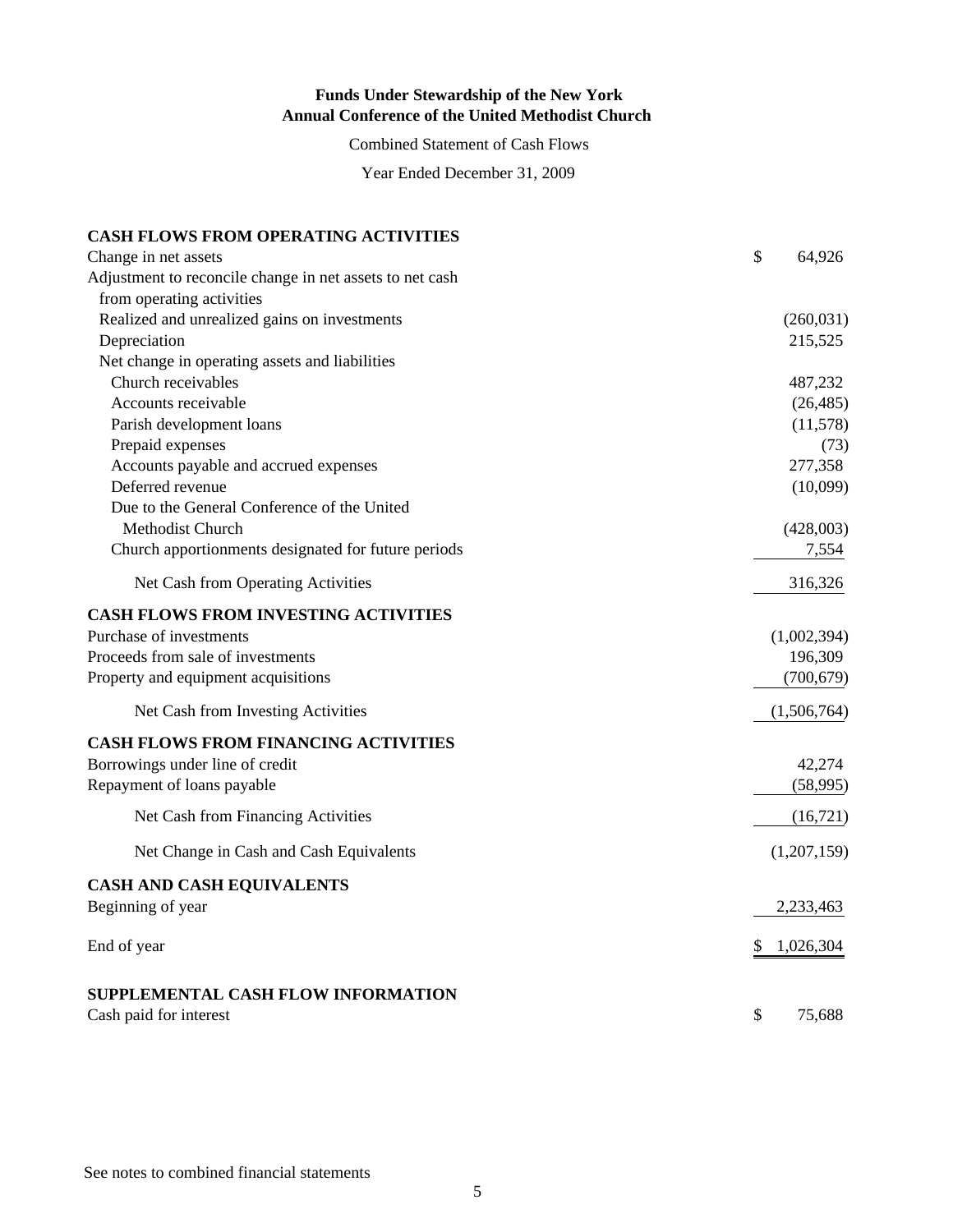Notes to Combined Financial Statements

#### **1. Nature of Organization**

The New York Annual Conference of the United Methodist Church (the "New York Annual Conference") is one of sixty-five annual conferences of the United Methodist Church in the United States of America. Annual conferences provide regional administrative governance of and support for individual United Methodist churches that are members of the Conference.

The New York Annual Conference includes all churches in the Metropolitan New York area, Long Island, the Hudson Valley, the lower Catskill Mountains and the western half of the State of Connecticut. The Conference Council on Finance and Administration ("CCFA") consists of representative clergy and lay staff who are responsible for administering the financial affairs of the New York Annual Conference and includes only those funds under the stewardship of that body.

The CCFA derives substantially all of its support and revenues from Conference local churches. Expenses consist primarily of clergy support; Conference apportionments to the General Church located in Nashville, Tennessee; conducting religious and charitable programs; supporting mission and church ministries; and managing and administering the finances of the Conference.

CCFA supports local churches by collection and timely remitting of Conference-wide local church clergy pension and health benefits and church insurance programs. CCFA also provides payroll processing services on a reimbursed cost basis for other Conference entities.

The Camping & Retreat Ministry of the New York Annual Conference of the United Methodist Church (the "Camping Ministry"), is a program of the United Methodist Church established for the purpose of providing experiences which shape and expand the Christian commitment of persons of all ages, empowering them to live the truth of the Gospel in their daily lives. The Ministry is made up of three campsites, Quinipet, Epworth and Kingswood, located in New York State.

The Funds Administered by the Board of Trustees of the New York Annual Conference of the United Methodist Church (the "Board of Trustees"), is a fund of the United Methodist Church established to receive, collect and hold in trust, for the benefit of the Conference and its agencies, any and all donations, bequests and devises of any kind or character, real or personal, that may be given, devised, bequeathed, or conveyed to the said Board or to the Conference and its agencies as such for any benevolent, charitable, or religious purpose, and shall administer the same, and the income there from, in accordance with the directions of the donor, trustor, or testator, and in the interest of the church, society, institution, or agency contemplated by such donor, trustor, or testator, under the direction of the Conference. In addition, the Board of Trustees has the responsibility for caring for the legal and insurance matters which affect the Conference.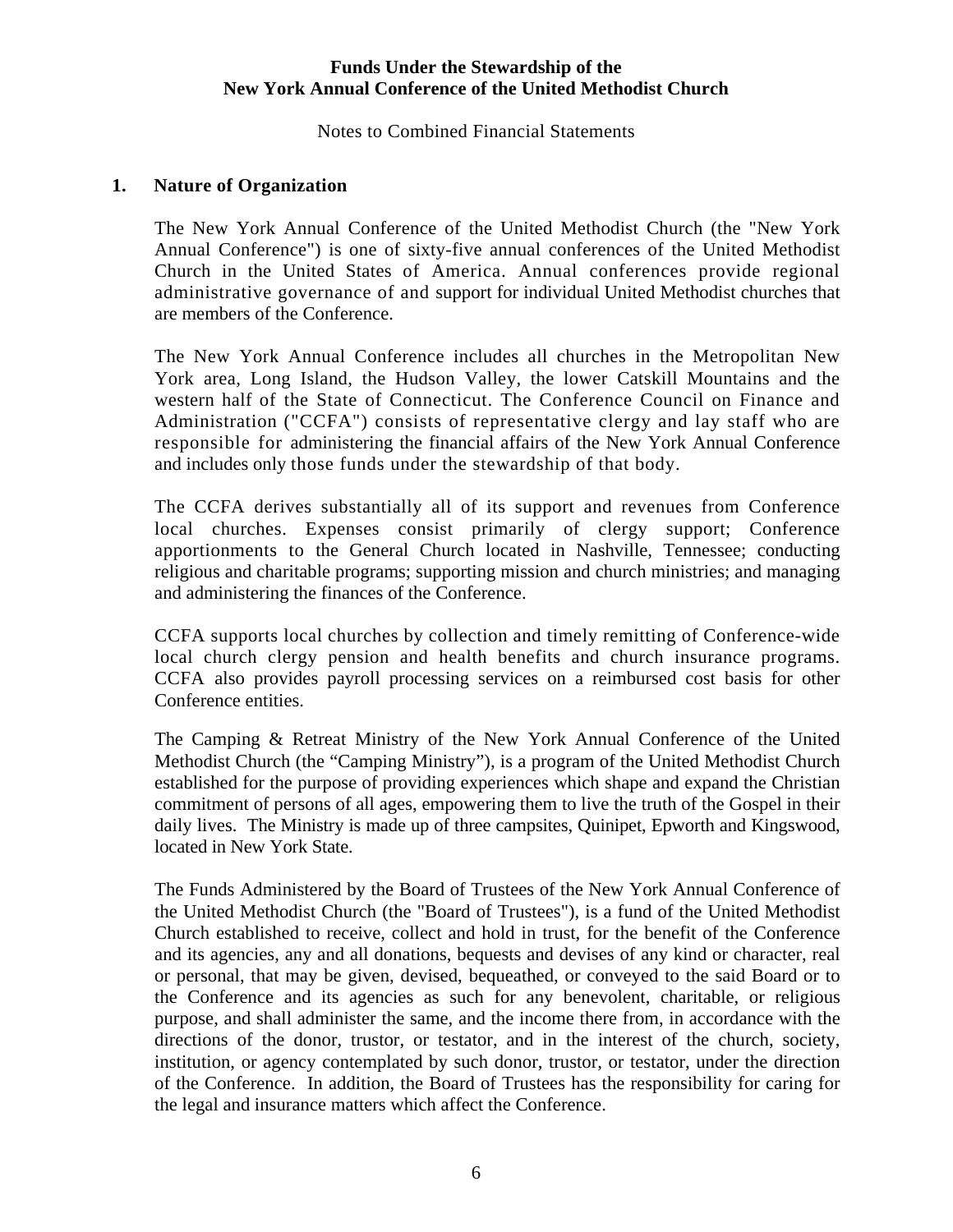Notes to Combined Financial Statements

### **2. Summary of Significant Accounting Policies**

### *Principles of Combination*

The combined financial statements of the Funds Under the Stewardship of the New York Annual Conference of the United Methodist Church (the "Conference") include the accounts of the Conference Council on Finance and Administration of the New York Annual Conference of the United Methodist Church ("CCFA"), the Funds Administered by the Board of Trustees of the New York Annual Conference of the United Methodist Church (the "Board of Trustees") and the accounts of Camping & Retreat Ministry of the New York Annual Conference of the United Methodist Church (the "Camping Ministry") all of which are under common management. Intercompany transactions including administrative services such as finance, human resources and payroll and related receivable and payables have been eliminated.

#### *Use of Estimates*

The preparation of the combined financial statements in conformity with accounting principles generally accepted in the United States of America requires management to make estimates and assumptions that affect the reported amounts of assets and liabilities and disclosure of contingent assets and liabilities at the date of the financial statements and the reported amounts of revenues and expenses during the reporting period. Actual results could differ from those estimates.

#### *Financial Statement Presentation*

 Net assets are classified based on the existence or absence of donor-imposed restrictions. Accordingly, net assets of the Conference and the changes therein are classified and reported as unrestricted net assets, temporarily restricted net assets and permanently restricted net assets.

#### *Cash and Cash Equivalents*

Cash and cash equivalents consist principally of demand deposit and money market accounts with maturities of three months or less, at the time of purchase.

#### *Fair Value of Financial Instruments*

 The Conference follows Financial Accounting Standards Board ("FASB") guidance on *Fair Value Measurements* which defines fair value and establishes a fair value hierarchy organized into three levels based upon the input assumptions used in pricing assets. Level 1 inputs have the highest reliability and are related to assets with unadjusted quoted prices in active markets. Level 2 inputs relate to assets with other than quoted prices in active markets which may include quoted prices for similar assets or liabilities or other inputs which can be corroborated by observable market data. Level 3 inputs are unobservable inputs and are used to the extent that observable inputs do not exist.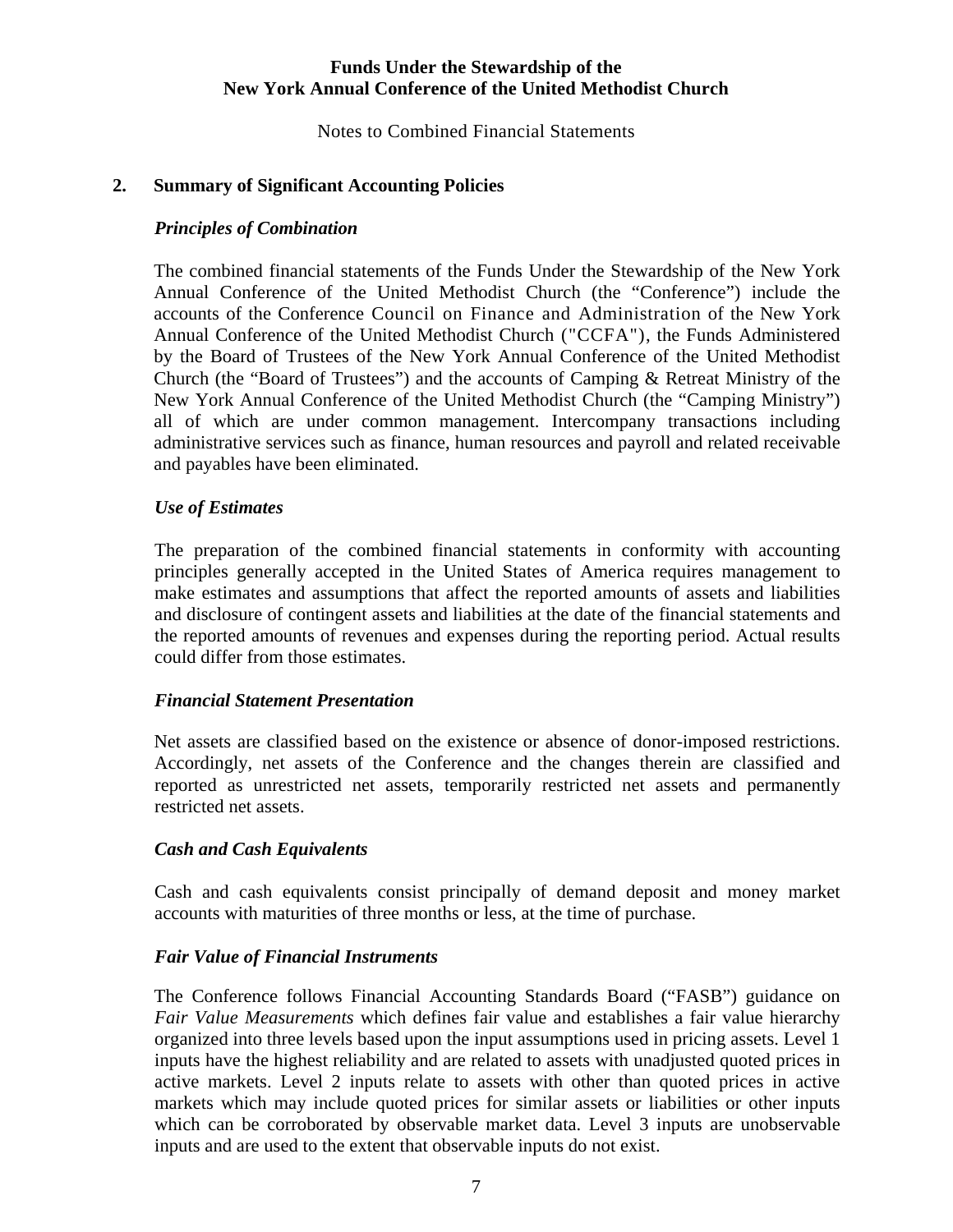Notes to Combined Financial Statements

## **2. Summary of Significant Accounting Policies** *(continued)*

#### *Investments*

Investments are comprised of equity securities, bonds and mutual funds and are managed by the United Methodist Frontier Foundation (the "UMFF"). The investments are carried at fair value based on quoted market prices. Investment gains and losses, both realized and unrealized, are reported in the combined statement of activities as increases or decreases in unrestricted net assets unless their use is temporarily or permanently restricted by explicit donor stipulations or by law.

#### *Land, Buildings, Property Improvements and Equipment*

Land, buildings, property improvements and equipment is stated at cost, less accumulated depreciation. Donated assets are capitalized at their fair value at the time of the donation. Depreciation is provided using the straight-line method over the estimated useful lives of the assets which range from 3-40 years. Maintenance, routine repairs and minor replacements are charged to operations as incurred, while those improvements which materially extend the lives of the assets are capitalized.

#### *Capitalized Costs*

The Conference capitalizes certain professional costs incurred in connection with improvements of its conference center located in White Plains, New York. Upon completion of the project, these costs will be reclassified as building improvements and will be depreciated over its estimated useful life

#### *Revenue Recognition*

The Conference recognizes as revenue all amounts received during the year from churches under apportionment and those amounts received through an annual determined date in January of the following year, which are designated by the remitting churches for the prior year's apportionment. Amounts recognized as revenue, but received after December 31 are recorded as church apportionment revenue.

#### *Contributions and Benevolences*

Contributions and benevolences are recorded as temporarily restricted net assets and revenue and support if they are received with donor imposed stipulations that limit their use. Donor restrictions expire by either the passage of stipulated time or the accomplishment of the stated purpose. When a restriction expires, temporarily restricted net assets are reclassified to unrestricted net assets and reported in the combined statement of activities as net assets released from restrictions. Permanently restricted contributions are those funds whose use is limited by donor imposed restrictions that neither expire by the passage of time nor can be fulfilled or otherwise removed by actions of the Conference.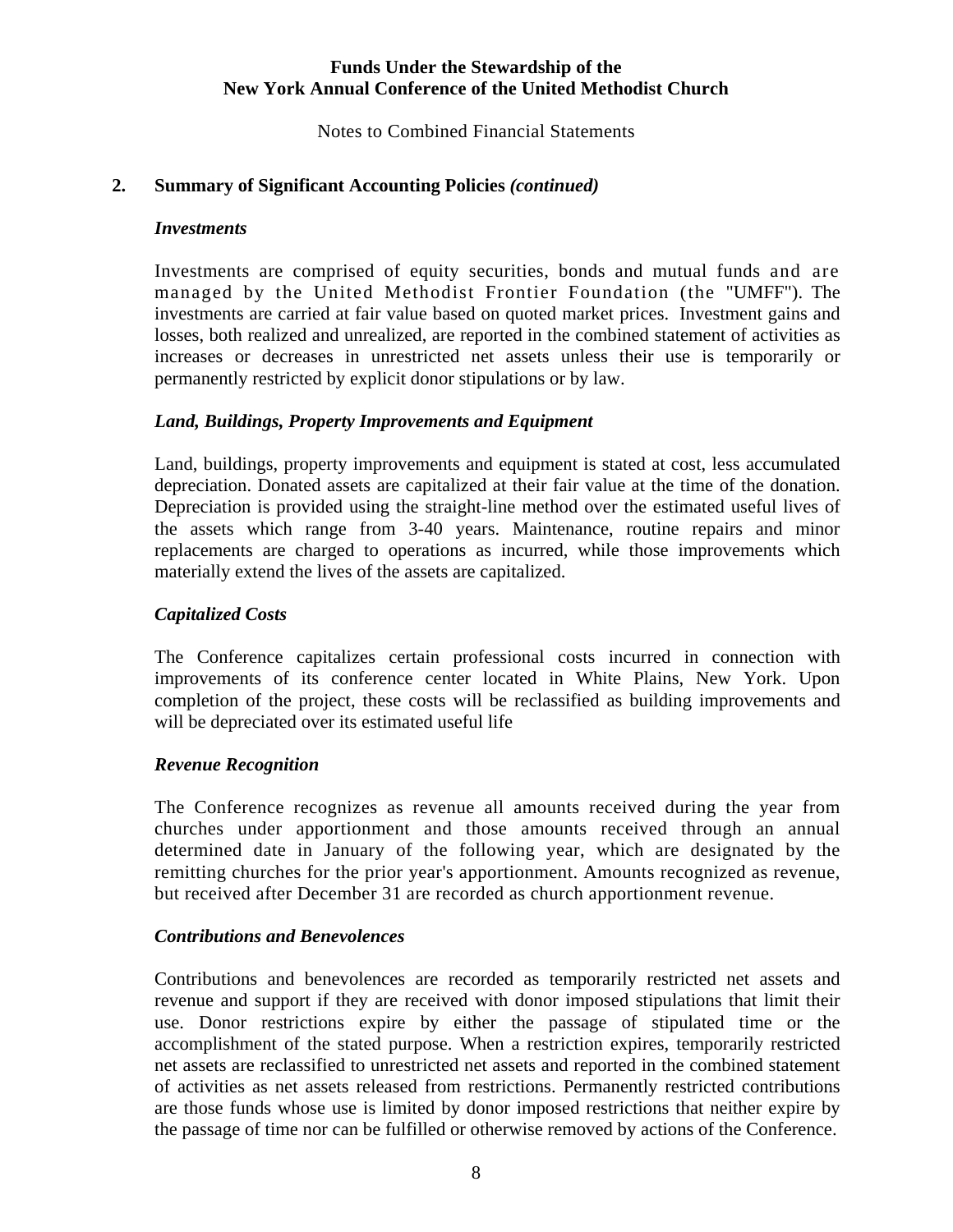Notes to Combined Financial Statements

#### **2. Summary of Significant Accounting Policies** *(continued)*

#### *In-kind Support*

A number of clergy and lay staff of the Conference have contributed significant amounts of their time to the affairs of the Conference, however, these services, if not professional in nature, have not been reflected in the combined financial statements unless the services provided represent the value of services provided by an otherwise salaried employee.

#### *Accounting for Uncertainty in Income Taxes*

The Conference recognizes the effect of income tax positions only if those positions are more likely than not of being sustained. Management of the Conference has determined that the Conference had no uncertain tax positions that would require financial statement recognition. The Conference is no longer subject to audits by the applicable taxing jurisdictions.

#### *Subsequent Events Evaluation by Management*

Management has evaluated subsequent events for disclosure and/or recognition in the financial statements through the date that the combined financial statements were available to be issued, which date is December 21, 2010.

#### **3. Postretirement Health Benefits**

CCFA, acting as the fiduciary for the health benefits provided by the Conference to retired clergy, has not recorded a liability for its postretirement health benefits plan.

The Conference has been providing medical and health benefits to retired ministers and others, as described in Note 14. The requirement to provide postretirement medical and health benefits has not been established in a formal plan; however, these benefits have routinely been provided to retirees and funded through Conference assessed church apportionments and administered by CCFA. The Conference has not recognized the medical and health benefits to retired clergy as an obligation as a formal benefit plan does not exist.

Generally accepted accounting principles require that the accumulated postretirement benefit obligation be recorded in the financial statements at the present value of the anticipated actuarial cost of health benefits for retirees.

The Conference has not engaged an actuary to provide the necessary information as of December 31, 2009; however, the General Board of Pension and Health Benefits of The United Methodist Church, Inc. obtained an actuarial valuation of the New York Annual Conference of the United Methodist Church's retiree healthcare benefits as of December 31, 2006. The valuation of the Conference's accumulated postretirement benefit obligation as of December 31, 2006 was \$30,151,727. The accumulated postretirement benefit obligation is the portion of the expected postretirement benefit obligation attributed to past service.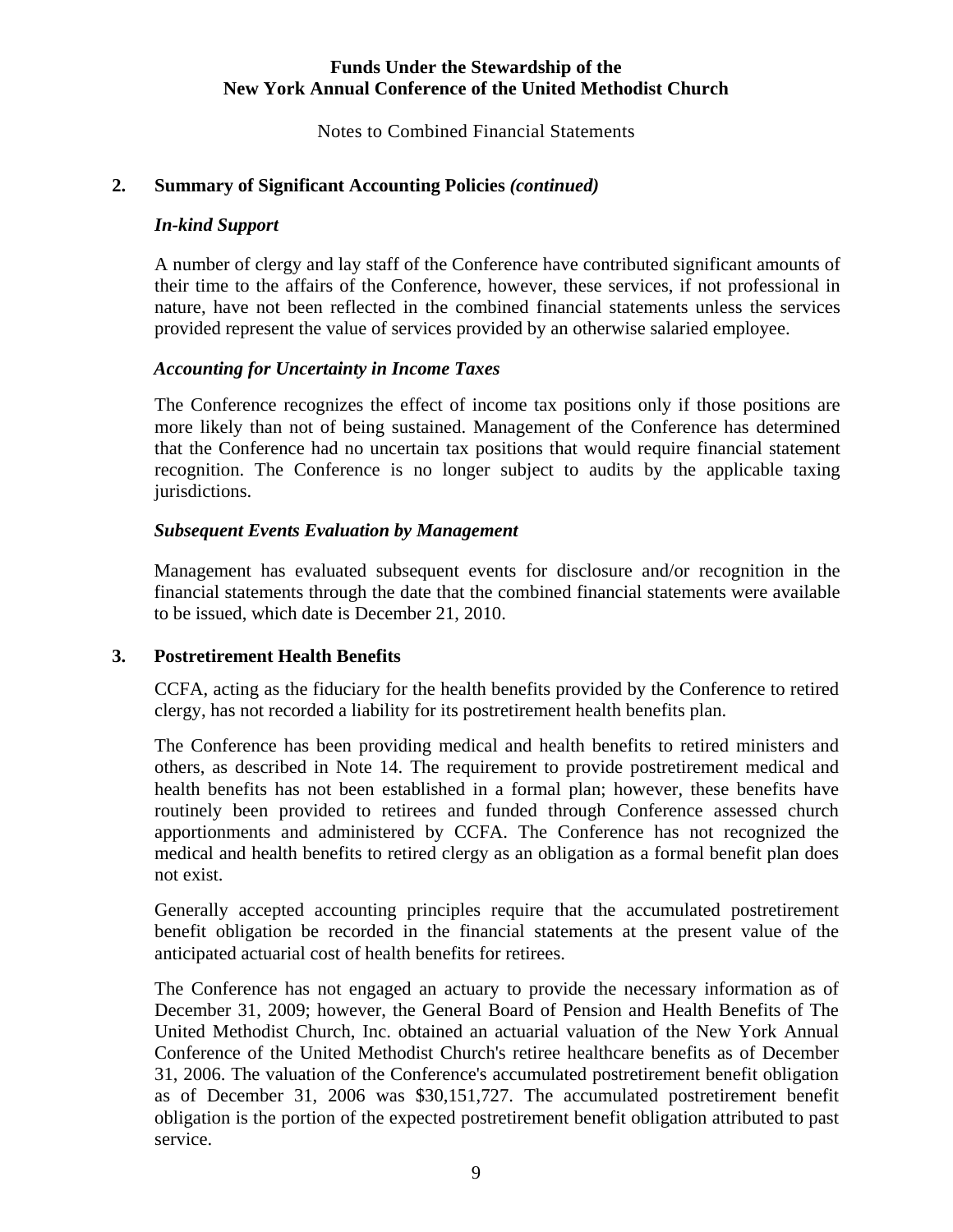Notes to Combined Financial Statements

#### **4. Parish Development Loans Receivable**

The Parish Development Commission (a committee of the Conference) provides unsecured financing to churches and Conference entities for improvements and major repairs from a revolving loan fund. The loans are made at the interest rates determined by the Parish Development Committee and interest on outstanding loans range at December 31, 2009 from 4% to 8% percent per annum.

Loan principal repayments and interest are deposited back into the revolving loan fund to fund future loans and grants. The Conference annually reviews collectability of loans outstanding and adjusts the allowance for doubtful accounts as necessary. As of December 31, 2009, the allowance for doubtful accounts was \$407,000.

#### **5. Endowment, Investments and Investment Return**

The Conference maintains various donor restricted and board designated funds whose purpose is to provide long term support for its charitable programs. In classifying such funds for financial statement purposes as either permanently restricted, temporarily restricted or unrestricted net assets, the Conference looks to the explicit directions of the donor where applicable and the provisions of the laws of the State of New York.

The Conference has determined that, absent donor stipulations to the contrary, the provisions of New York State law do not impose either a permanent or temporary restriction on the income or capital appreciation derived from the original gift.

|                            |              | Temporarily     | Permanently   |     |             |
|----------------------------|--------------|-----------------|---------------|-----|-------------|
|                            | Unrestricted | Restricted      | Restricted    |     | Total       |
|                            |              |                 |               |     |             |
| Balance, January 1, 2009   | \$1,479,080  | \$1,654,555     | \$<br>726,949 | \$  | 3,860,584   |
| Board designations         | 789,086      |                 |               |     | 789,086     |
| Contributions              |              | 5,000           |               |     | 5,000       |
| Investment income, net     | 41,046       | 34,304          |               |     | 75,350      |
| Capital appreciation       | 86,319       | 173,712         |               |     | 260,031     |
| Appropriation for programs | (63, 351)    |                 |               |     | (63, 351)   |
| Balance, December 31, 2009 | \$2,332,180  | 1,867,571<br>\$ | \$<br>726,949 | \$. | 4,926,700   |
| Comprised of the Following |              |                 |               |     |             |
| Donor restricted funds     | \$           | \$1,867,571     | \$<br>726,949 |     | \$2,594,520 |
| Board designated funds     | 2,332,180    |                 |               |     | 2,332,180   |

The following is a reconciliation of the activity in the endowment funds: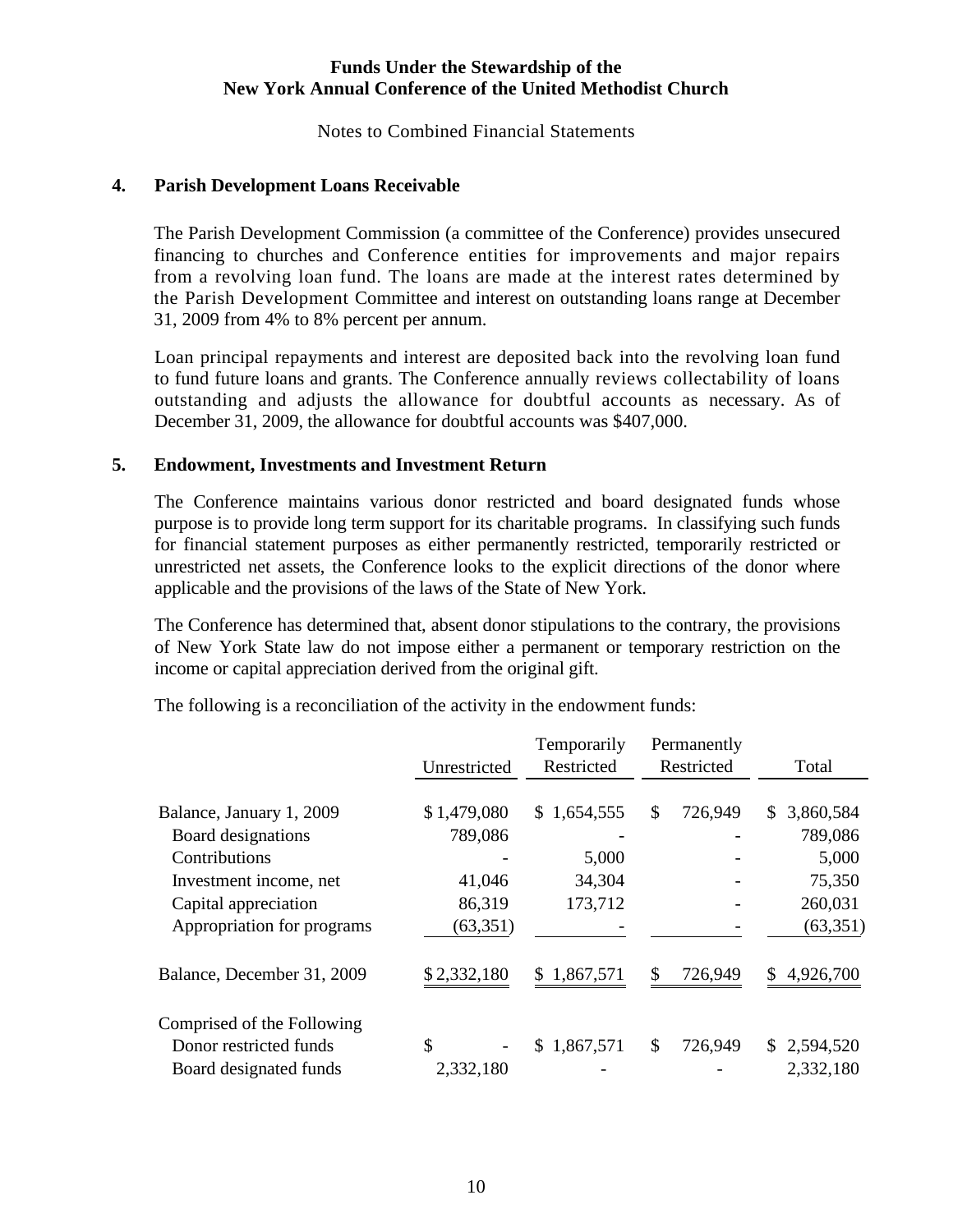Notes to Combined Financial Statements

## **5. Endowment, Investments and Investment Return** *(continued)*

The following are major categories of investments measured at fair value at December 31, 2009:

|                                        | Level 1     | Level 2      | Total       |
|----------------------------------------|-------------|--------------|-------------|
|                                        |             |              |             |
| Money market fund                      | \$1,313,558 | <sup>S</sup> | \$1,313,558 |
| Equity fund                            | 955,589     |              | 955,589     |
| Bond fund                              |             | 2,657,553    | 2,657,553   |
| <b>Total Investments at Fair Value</b> | \$2,269,147 | \$2,657,553  | \$4,926,700 |

Investment return consists of the following for the year ended December 31, 2009:

| Interest and dividend income      | $\frac{127,313}{2}$ |
|-----------------------------------|---------------------|
| Net realized and unrealized gains | 260,031             |
| Investment fees                   | (51,963)            |
| <b>Total Investment Return</b>    | \$335,381           |

#### **6. Land, Buildings, Property Improvements and Equipment, Net**

Land, buildings, property improvements and equipment, net consists of the following at December 31, 2009:

|                          | CCF&A      | <b>Board of Trustees</b> | <b>Camping Ministry</b> |                           | Total       |
|--------------------------|------------|--------------------------|-------------------------|---------------------------|-------------|
| <b>Buildings</b>         | \$         | \$                       | \$<br>581,583           | $\boldsymbol{\mathsf{S}}$ | 581,583     |
| Building improvements    |            | 82,073                   | 547,577                 |                           | 629,650     |
| District parsonages      |            | 1,020,986                |                         |                           | 1,020,986   |
| Episcopal residence      |            | 368,590                  |                         |                           | 368,590     |
| Conference center        |            | 3,525,534                |                         |                           | 3,525,534   |
| Vehicles                 |            |                          | 94,421                  |                           | 94,421      |
| Roads                    |            |                          | 164,710                 |                           | 164,710     |
| Camp property            |            | 161,500                  |                         |                           | 161,500     |
| Furniture and equipment  | 233,178    |                          | 151,627                 |                           | 384,805     |
| Construction in progress |            | 230,851                  |                         |                           | 230,851     |
|                          | 233,178    | 5,389,534                | 1,539,918               |                           | 7,162,630   |
| Accumulated depreciation | (220, 232) | (1,513,111)              | (184, 899)              |                           | (1,918,242) |
|                          | 12,946     | 3,876,423                | 1,355,019               | \$                        | 5,244,388   |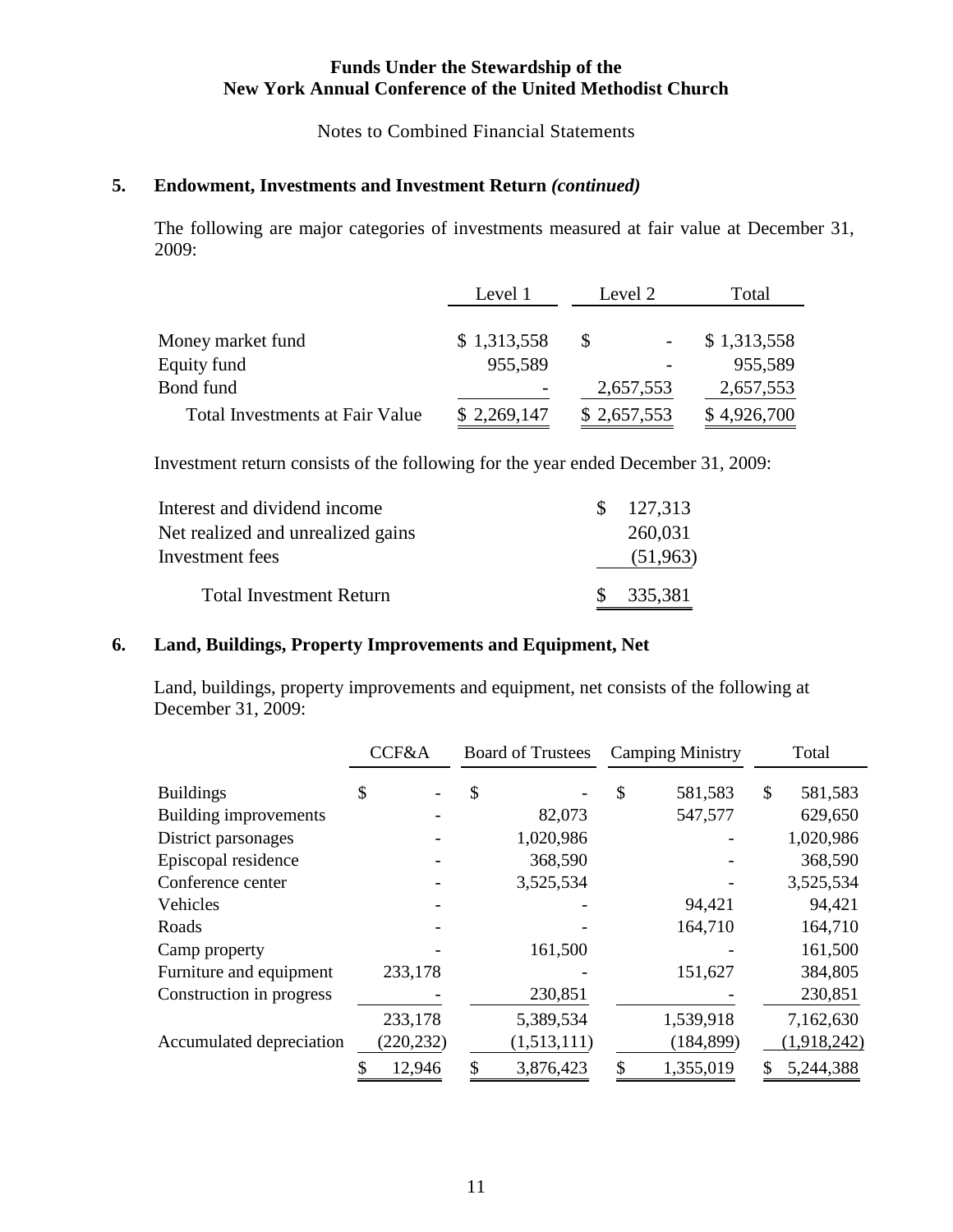Notes to Combined Financial Statements

### **7. Borrowings Under Line of Credit**

The Camping Ministry has a \$75,000 line of credit with a bank which is due in full by April 2012. The Camping Ministry has a second line of credit in the amount of \$250,000, which is secured by the Camping Ministry's investments and is due in full by February 2011. Borrowings under both lines of credit must be repaid over three years with monthly interest payments at one-half percent above the prime rate. At December 31, 2009, the total outstanding balance for both lines was \$321,207. Interest expense for the ended December 31, 2009 was \$14,329.

#### **8. Loan Payable – Conference Board of Pensions and Health Benefits**

In 2005 and 2006, the Conference borrowed \$389,917 from the Conference Board of Pensions and Health Benefits Fund (an uncombined fund of the Conference), to repay Ministers Reserve Pension Plan contributions in arrears for the Ministers Reserve Pension Plan that existed at the time (see Note 12). The loan has no specific repayment terms, and the Conference has not adopted a plan or designated specific funds to repay the loan which remains outstanding as of December 31, 2009.

### **9. Loan Payable – United Methodist Development Fund**

In 2001, the Board of Trustees borrowed \$1,000,000 from the United Methodist Development Fund towards the purchase and renovation of a new conference center located in White Plains, New York. The agreement provides for monthly payments of principal and interest of \$8,364 through the loan's maturity on February 1, 2021. Interest on the note is charged at 8.00%. Interest expense for the year ended December 31, 2009 was \$60,066.

| Year               | Amount            |
|--------------------|-------------------|
| 2010               | \$<br>42,763      |
| 2011               | 46,312            |
| 2012               | 50,156            |
| 2013               | 54,319            |
| 2014<br>Thereafter | 58,827<br>476,636 |
|                    |                   |
|                    | 729,013           |

Aggregate maturities of this obligation at December 31, 2009 are due as follows: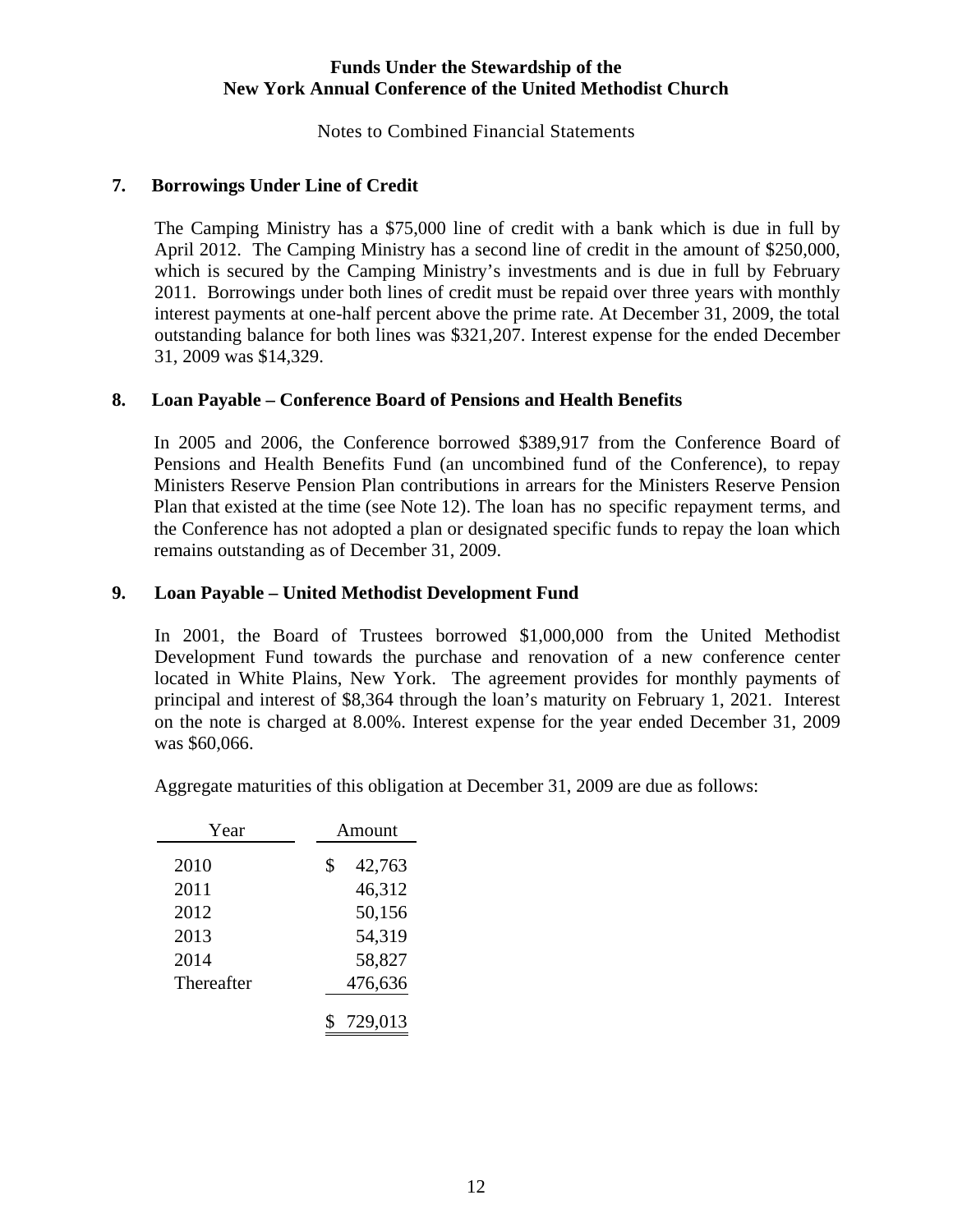Notes to Combined Financial Statements

#### **10. Note Payable**

In 2007, the Conference obtained a promissory note, payable in 60 months, which bears interest at an annual rate of 5.90% until April 2008, and increases to 8.25% for the remaining term. The outstanding balance of this loan was \$12,832 as of December 31, 2009. Interest expense for the ended December 31, 2009 was \$1,293.

The principal maturities of this loan as of December 31, 2009, are payable as follows:

| 2010 | S  | 5,205  |
|------|----|--------|
| 2011 |    | 5,664  |
| 2012 |    | 1,963  |
|      | \$ | 12,832 |

#### **11. Custodial Funds**

Custodial Funds represent the Death Benefits Plan Fund and Funds Managed for Others. These funds are valued using Level 1 inputs and for the year ended December 31, 2009, are summarized below:

| Funds held for others, as of January 1, 2009   | 35,822 |
|------------------------------------------------|--------|
| Interest Income                                | 267    |
| Funds held for others, as of December 31, 2009 | 36,089 |

#### **12. Obligation from Pre-1982 Clergy Pension Plan**

The Ministers' Reserve Pension Plan ("MRPP"), a multi-conference defined benefit pension plan administered by General Board of Pension and Health Benefits, Inc., provides pension benefits to eligible clergy of the Conference for years of service prior to December 31, 1981. No additional pension benefits under the MRPP plan are being accrued for years after 1982.

As of December 31, 2009, the balance of net assets available for benefits in the MRPP for accumulated plan benefits to be paid in the future, totaled \$32,585,409. The Conference has the option to use any projected surplus to either fund future pension obligations or, upon the satisfaction of all the outstanding MRPP obligations, receive credit for any excess funds available.

In order to pay the unfunded past service obligation of the MRPP, the Conference established the Integrity in Pensions program in 1981. Each church was apportioned their share of the MRPP obligation, which obligation is expected to be paid in full by 2012.

Collection of the Integrity in Pensions program receipts by the Conference are restricted for the MRPP pension obligation and are paid to the Conference Board of Pension and Health Benefits pension deposit account held by the General Board of Pension and Health Benefits, Inc., to be used for MRPP plan funding.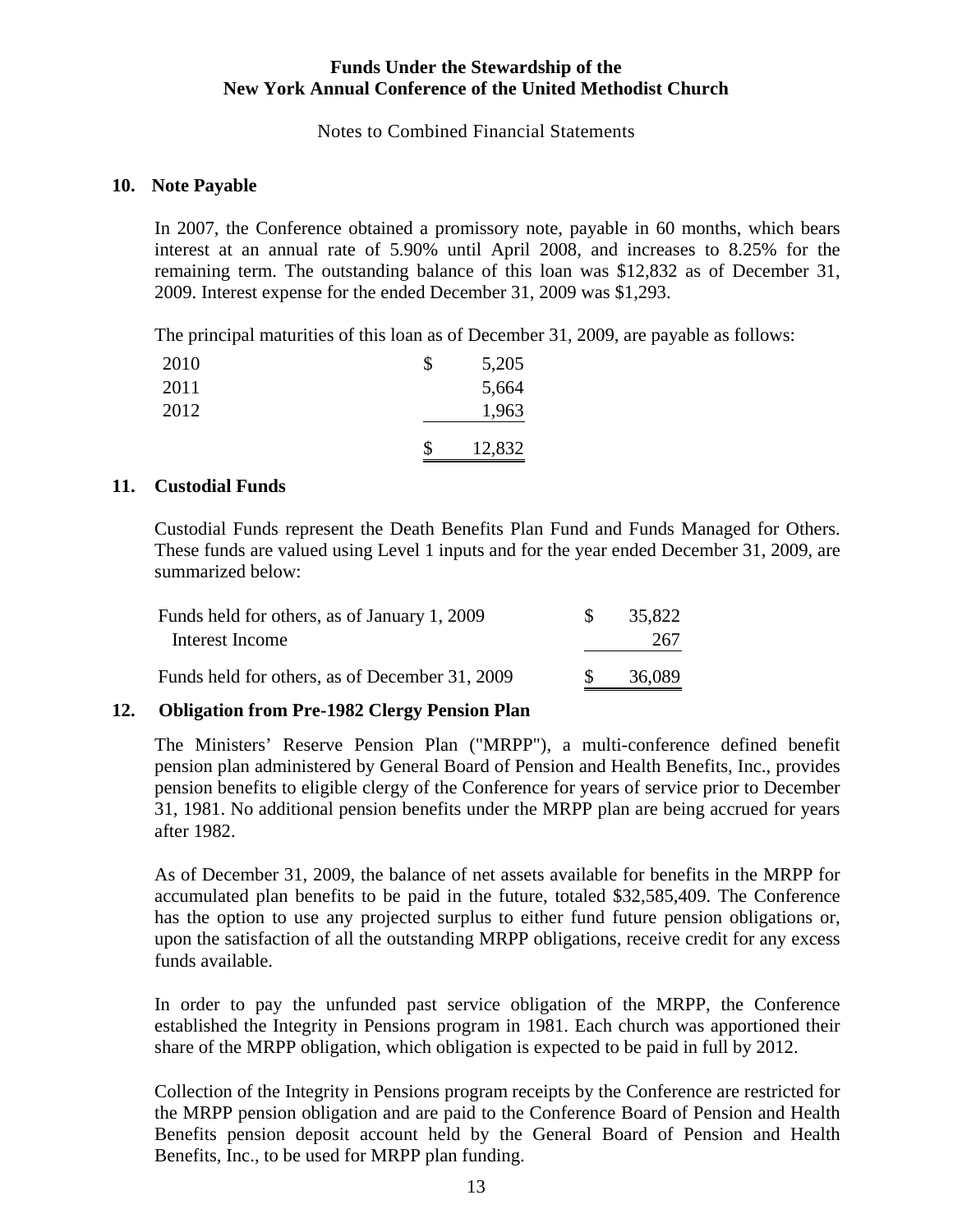Notes to Combined Financial Statements

#### **12. Obligation from Pre-1982 Clergy Pension Plan** *(continued)*

Amounts collected by the Conference for the Integrity in Pensions apportionment and remittances to the pension deposit account for the year ended December 31, 2009 are as follows:

| Total pension apportionments, contributions, bequests |                       |
|-------------------------------------------------------|-----------------------|
| and support received by CCFA                          | \$261,253             |
| Total remittances by the CCFA to the pension deposit  |                       |
| account held by the General Board of Pensions         | 251,505               |
| Excess of receipts over remittances                   | 9,748<br><sup>S</sup> |

#### **13. Retirement Plan**

The Conference participates in a multi-employer retirement plan, the Clergy Retirement Security Plan ("CRSP"), administered by the General Board of Pension and Health Benefits which replaced the MRPP as of January 2007. CRSP includes a defined contribution component; a defined benefit component; and a death disability and survivor benefit component. CRSP requires eligible minister contributions and an employer contribution based on minister compensation as defined in the Plan. Ministers' compensation is defined as salary plus a housing allowance or a computed housing allowance equivalent. The plan is fully funded as of December 31, 2009.

The following table summarizes the contributions required under the Plan:

| Ministers' contribution for the defined contribution component      | 3%    |
|---------------------------------------------------------------------|-------|
| Ministers' contribution for comprehensive protection plan component | 3%    |
| Conference employer contribution                                    | 10.4% |
| Total plan contribution under CRSP                                  | 16.4% |

The Conference pension expense for clergy for the year ended December 31, 2009 was \$136,430.

Lay-staff retirement benefits are covered under a separate 403(b) defined contribution plan called the United Methodist Personal Investment Plan. Participation in the 403(b) plan requires each eligible employee to contribute 3% of compensation with an additional 12% contributed by the Conference. Pension expense for the Conference lay-staff for the year ended December 31, 2009 was \$29,307.

#### **14. Medical and Health Plan**

Beginning January 1, 2001, the Conference provides health benefits under a multiemployer plan, HealthFlex, administered by the General Board of Pension and Health Benefits, Inc. HealthFlex provides medical and health benefits for eligible clergy and laystaff employed by the Conference.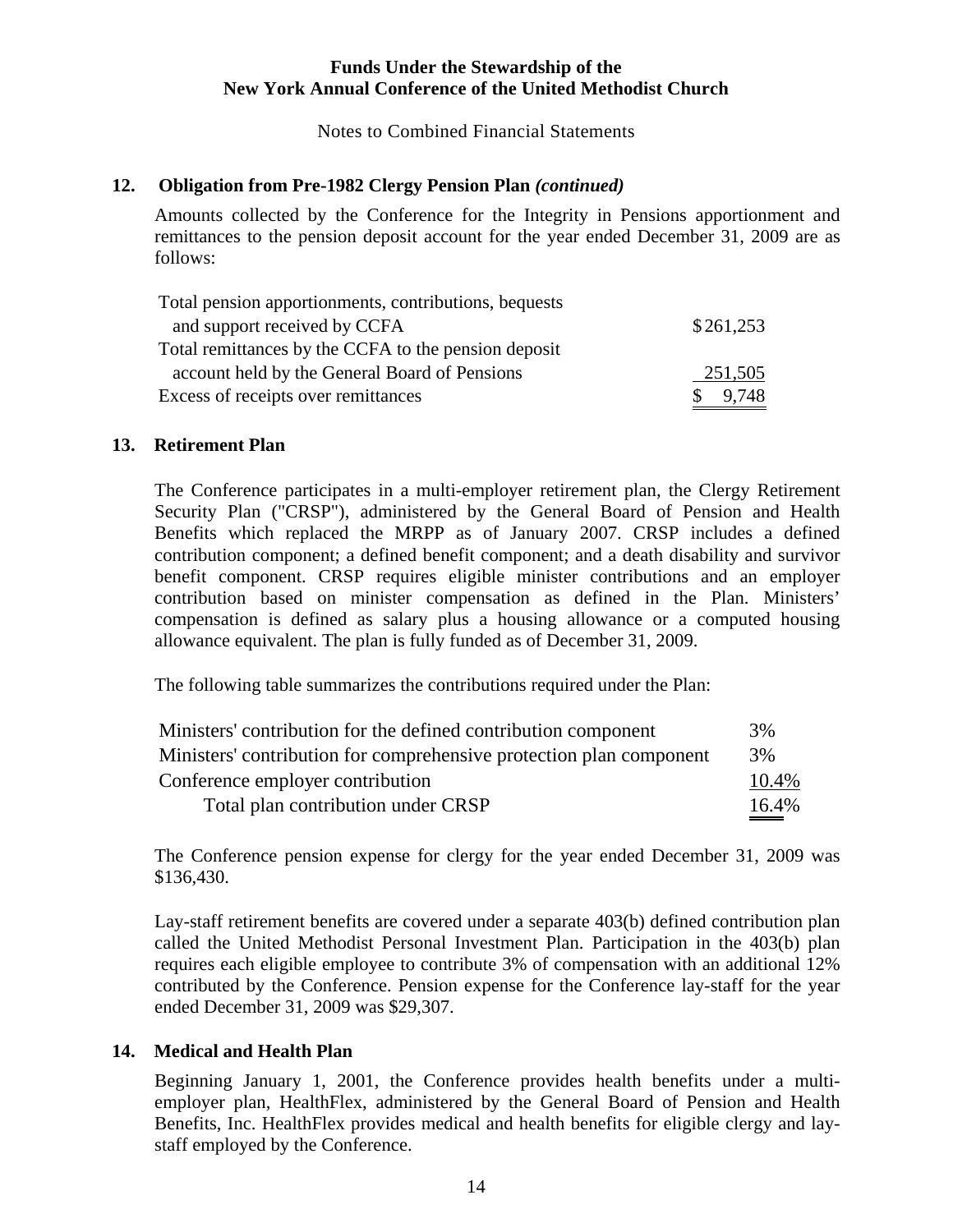Notes to Combined Financial Statements

#### **14. Medical and Health Plan** *(continued)*

The cost of participating in the HealthFlex Plan is based on a uniform rate determined annually by the Conference Board of Pensions and Health Benefits, Inc., and approved by the Conference. The Conference's expense for its clergy and staff in the HealthFlex Plan for the year ended December 31, 2009 was \$124,142.

The Conference contributes toward the cost for retired clergy with more than five years of service under the HealthFlex Plan. The Conference's HealthFlex expense for retired clergy for the year ended December 31, 2009 was:

| Conference's retiree clergy HealthFlex cost | \$1,300,181 |
|---------------------------------------------|-------------|
| Less: Medicare drug subsidy                 | (295, 586)  |
| Net Health Flex cost for retired clergy     | \$1,004,595 |

### **15. Support Services for Local Churches**

The Conference also provides payroll processing services for the Camping Ministry, UMFF, and Episcopal Office on a reimbursement basis. The Conference monitors these entities to determine that they meet their payroll reimbursement obligations to the Conference.

#### **16. Deposit Accounts**

In accordance with a resolution of the Conference, the Conference Board of Pensions and Health Benefits maintains three accounts with the General Board of Pension and Health Benefits, Inc., on behalf of the Conference for the purpose of funding pension liabilities and health benefits. As of December 31, 2009, the pension deposit account held \$302,323, the Integrity in Pensions deposit account held \$1,118,413, and the health benefits reserve deposit account held \$11,156,640.

The Conference pensions and health benefits remittances made to these accounts are recorded as expenses by the Conference. The Deposit accounts are held at the General Board of Pension and Health Benefits, Inc., and may be drawn down only upon the approval of the Conference Board of Pensions and Health Benefits to fund Conference obligations to the MRPP pension or HealthFlex plans.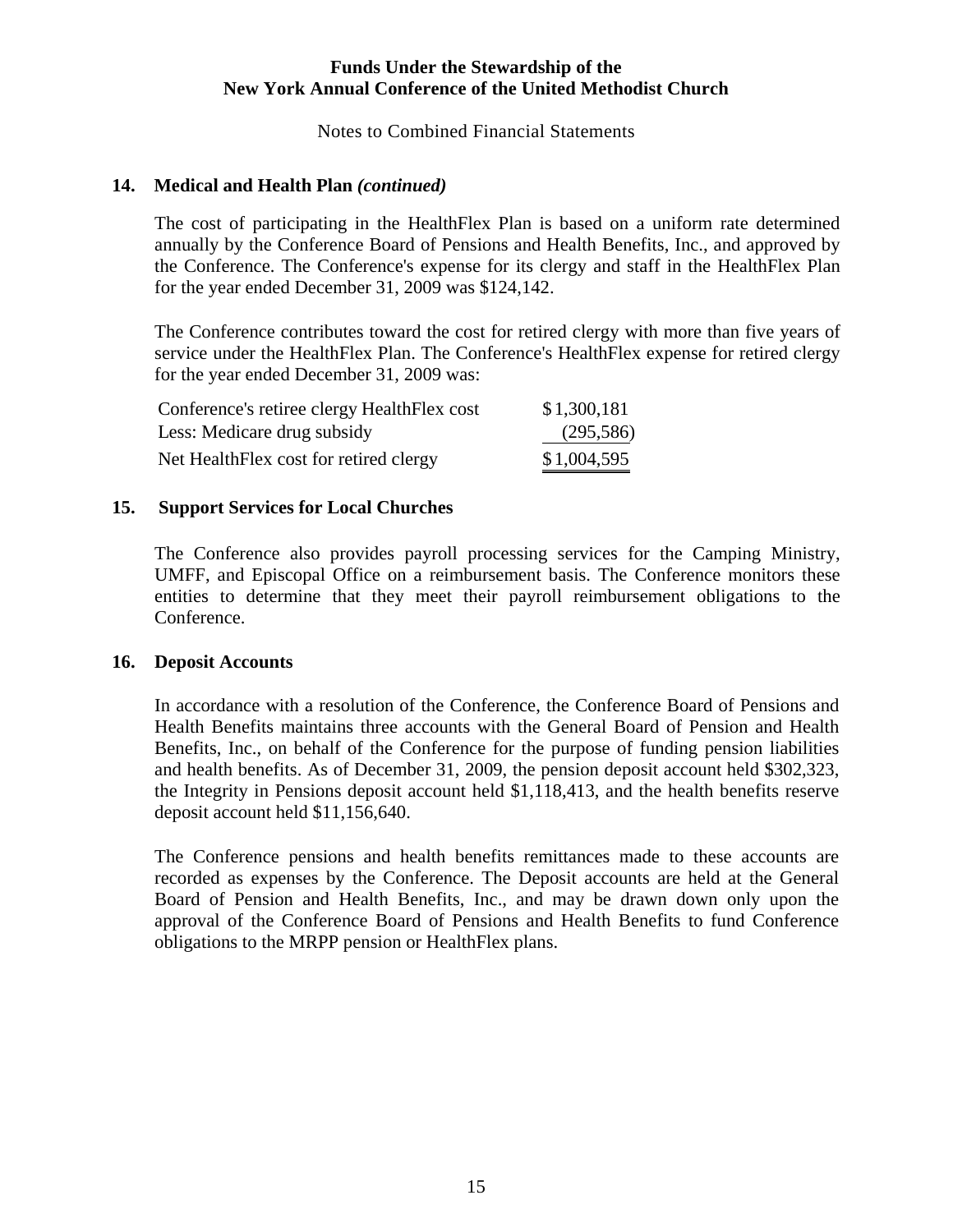Notes to Combined Financial Statements

#### **17. Restrictions and Limitations on Net Assets**

Certain net assets of the Conference are restricted based upon donor stipulations. Such restricted net assets are deemed "released from restriction" when the Conference expends funds in accordance with the donor's stipulated purpose. Restricted funds to be held in perpetuity by donor instruction are classified as permanently restricted net assets. The table below present the net assets released from restrictions and the components of restricted net assets at December 31, 2009.

|                                 | Net Assets           | Temporarily       | Permanently       |  |  |  |
|---------------------------------|----------------------|-------------------|-------------------|--|--|--|
|                                 | <b>Released From</b> | Restricted        | Restricted        |  |  |  |
|                                 | Restriction          | Net Assets at     | Net Assets at     |  |  |  |
| <b>Fund Description</b>         | in 2009              | December 31, 2009 | December 31, 2009 |  |  |  |
| <b>Special Funds</b>            |                      |                   |                   |  |  |  |
| Groveville Cemetery Fund        | $\mathcal{S}$        | \$<br>3,203       | \$                |  |  |  |
| <b>Bosley Memorial Fund</b>     | 3,400                | 5,762             |                   |  |  |  |
|                                 | 3,400                | 8,965             |                   |  |  |  |
| <b>Trust Funds</b>              |                      |                   |                   |  |  |  |
| Denver Fund                     | 19,961               | 249,399           | 505,000           |  |  |  |
| Aldersgate Church Fund          | 7,185                | 57,753            | 87,673            |  |  |  |
| Shauman Fund                    | 500                  | 22,674            | 3,504             |  |  |  |
| Hess Fund for World Division    | 168                  | 964               | 9,170             |  |  |  |
| Hess Fund for National Division | 371                  | 1,167             | 18,341            |  |  |  |
| J.F. Hess Trust Fund            |                      |                   | 10,000            |  |  |  |
| <b>Collard Fund</b>             | 390                  | 14,445            | 5,000             |  |  |  |
| Williams Fund                   | 3,765                | 100,807           | 20,000            |  |  |  |
| Jeffersonville Fund             | 184                  | 750               | 1,000             |  |  |  |
| Hess Craryville                 |                      | 724               |                   |  |  |  |
| Hess Methodist Hospital         |                      | 652               |                   |  |  |  |
| <b>Hess Five Points</b>         |                      | 735               |                   |  |  |  |
|                                 | 32,524               | 450,070           | 659,688           |  |  |  |
| Memorial Garden Fund            |                      | 7,513             |                   |  |  |  |
| Sessions Woods - Darling Fund   | 15,000               | 124,504           |                   |  |  |  |
|                                 | 15,000               | 132,017           |                   |  |  |  |
| <b>General Camping Programs</b> | 12,078               | 68,159            | 60,726            |  |  |  |
| Quinipet Camp Program           | 349                  | 4,716             | 6,535             |  |  |  |
|                                 | 12,427               | 72,875            | 67,261            |  |  |  |
| <b>Conference Programs</b>      | 6,512,298            | 1,578,706         |                   |  |  |  |
|                                 | \$6,575,649          | \$2,242,633       | \$<br>726,949     |  |  |  |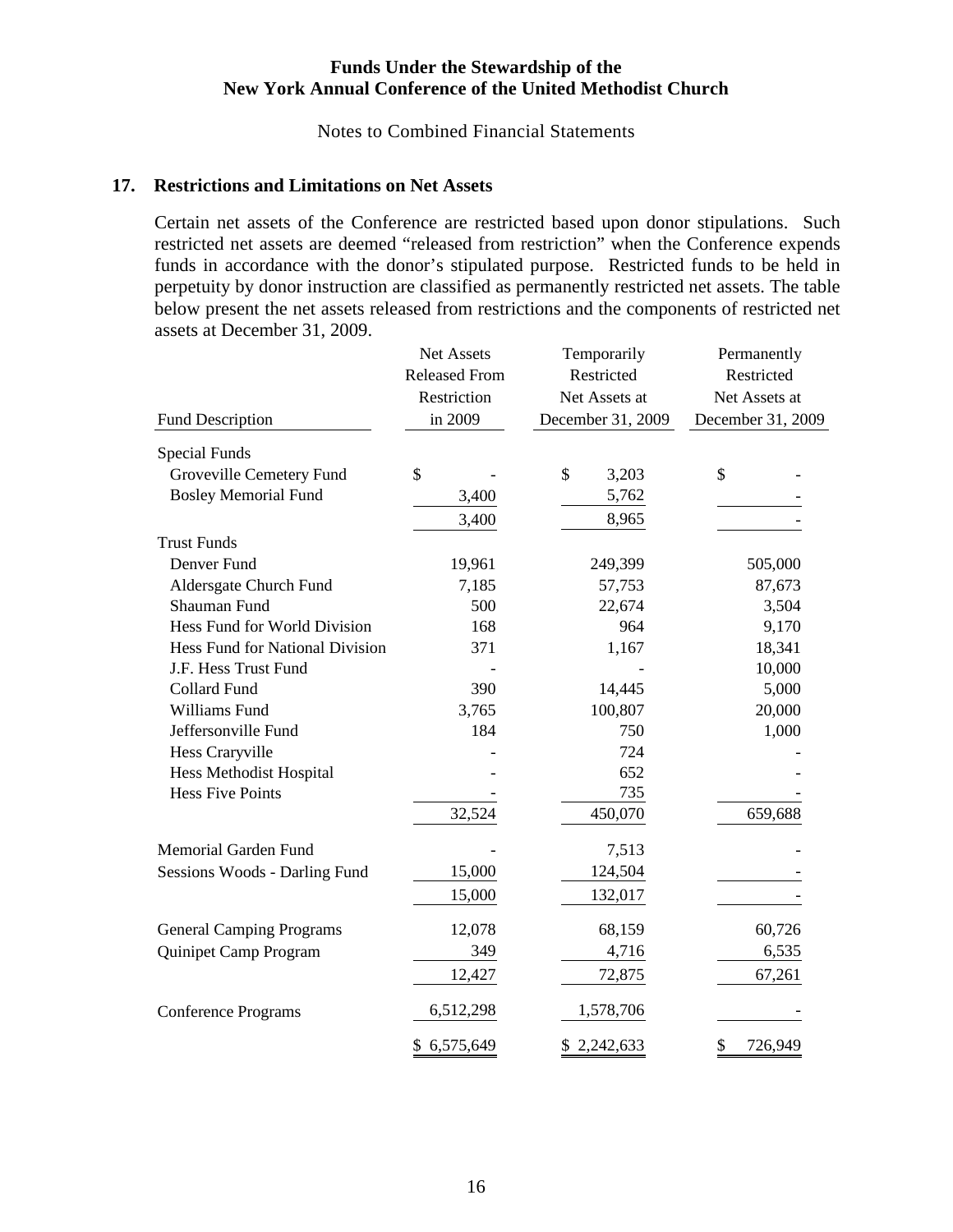Notes to Combined Financial Statements

#### **18. Concentration of Credit Risk**

Financial instruments, which potentially subject the Conference to concentrations of credit risk, consist primarily of cash and cash equivalents. At December 31, 2009, the Conference maintained balances with banking institutions that exceeded the Federal Deposit Insurance Corporation's insurable limit by \$102,211.

Investments are invested in investment pools administered by the United Methodist Frontier Foundation ("UMFF") and are deposited with brokerage firms. The amounts held may exceed FDIC or Security Industry Protection Corporation ("SIPC") insurance, The Conference monitors these balances to determine whether the balances that may exceed SIPC insured limits are covered by additional brokerage insurance programs as a method of determining the credit risk and in choosing brokerage firms with whom to deal to reduce the Conference's exposure to credit risk.

#### **19. Lease Commitments**

The Conference leases office and printing equipment under various commercial leases with the equipment suppliers or commercial leasing companies. Rent expense for equipment for the year ended December 31, 2009 was \$59,854.

Future annual minimum lease commitments as of December 31, 2009 are as follows:

| 2010<br>2011 | \$<br>50,832<br>25,416 |
|--------------|------------------------|
|              | 76,248                 |

#### **20. Contingencies**

The Conference is involved in litigation arising in the normal course of business. Management estimates that the ultimate resolution of these matters will not be material to the Conference's financial position.

The Conference follows FASB guidance on *Accounting for Conditional Asset Retirement Obligations* that requires recognition of a liability for legal obligations associated with the retirement of tangible long-lived assets when the timing and/or method of settlement of the obligation is conditional on a future event. This Interpretation requires that the fair value of a liability for a conditional asset retirement obligation be recognized in the period in which it occurred if a reasonable estimate of fair value can be made. The Conference is not aware of the existence of any asset retirement obligations.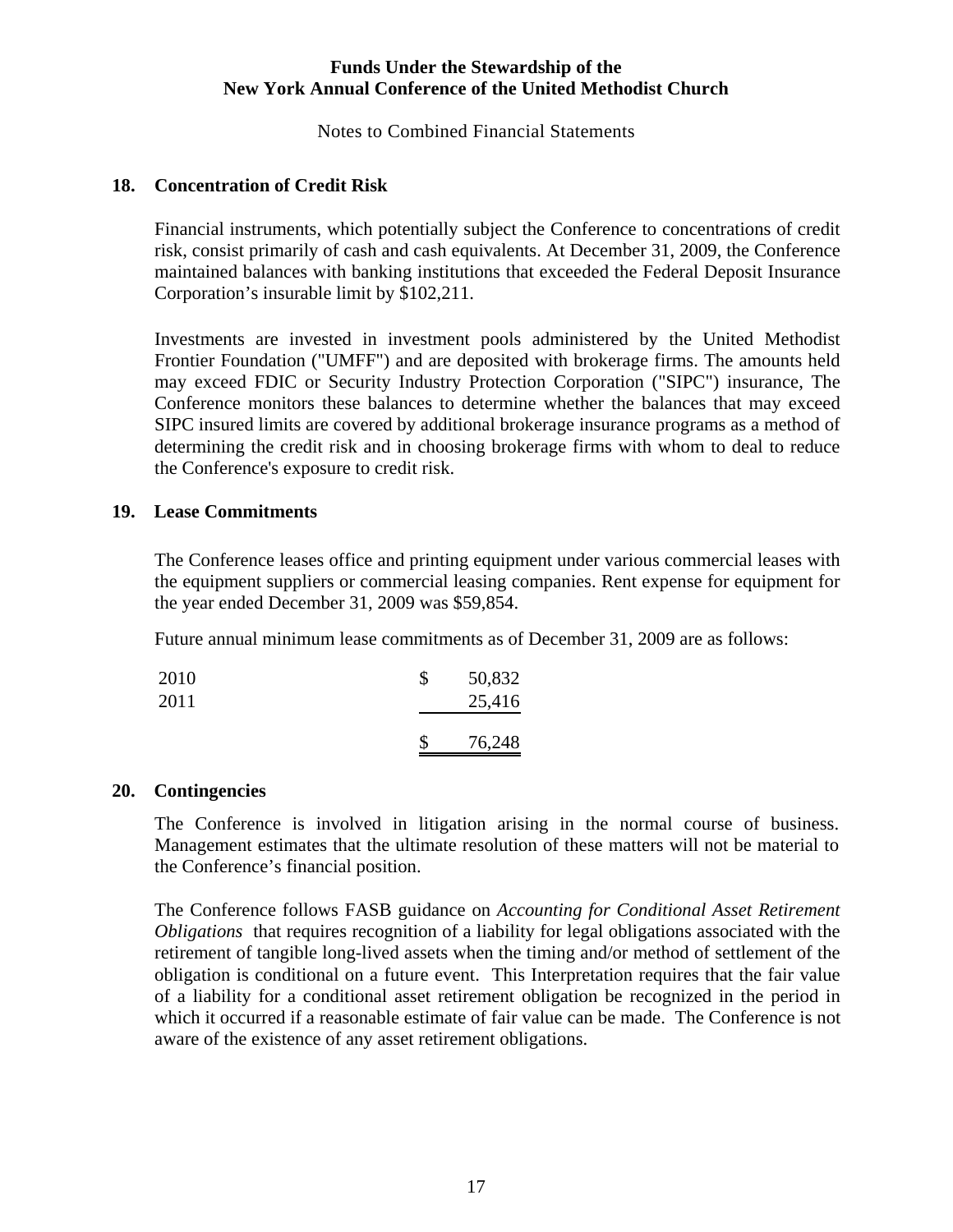Notes to Combined Financial Statements

#### **21. Prior Period Adjustment**

The Conference's combined financial statements as of December 31, 2008, contained the following errors: (1) understatement of amount due from the Camping Ministry by \$101,803, (2) understatement of land, buildings, property improvements and equipment related to the Board of Trustees by \$161,500, and (3) overstatement of accrued expenses related to CCF&A by \$79,461. Net assets as of January 1, 2009, have been increased by \$342,764 to correct the aggregate effect of these errors. Had the errors not been made, net income for 2008 would have been increased by \$342,764.

| Net assets at beginning of year, as previously reported | \$9,259,146 |
|---------------------------------------------------------|-------------|
| Prior period adjustment                                 | 342,764     |
| Net assets at beginning of year, as restated            | \$9,601,910 |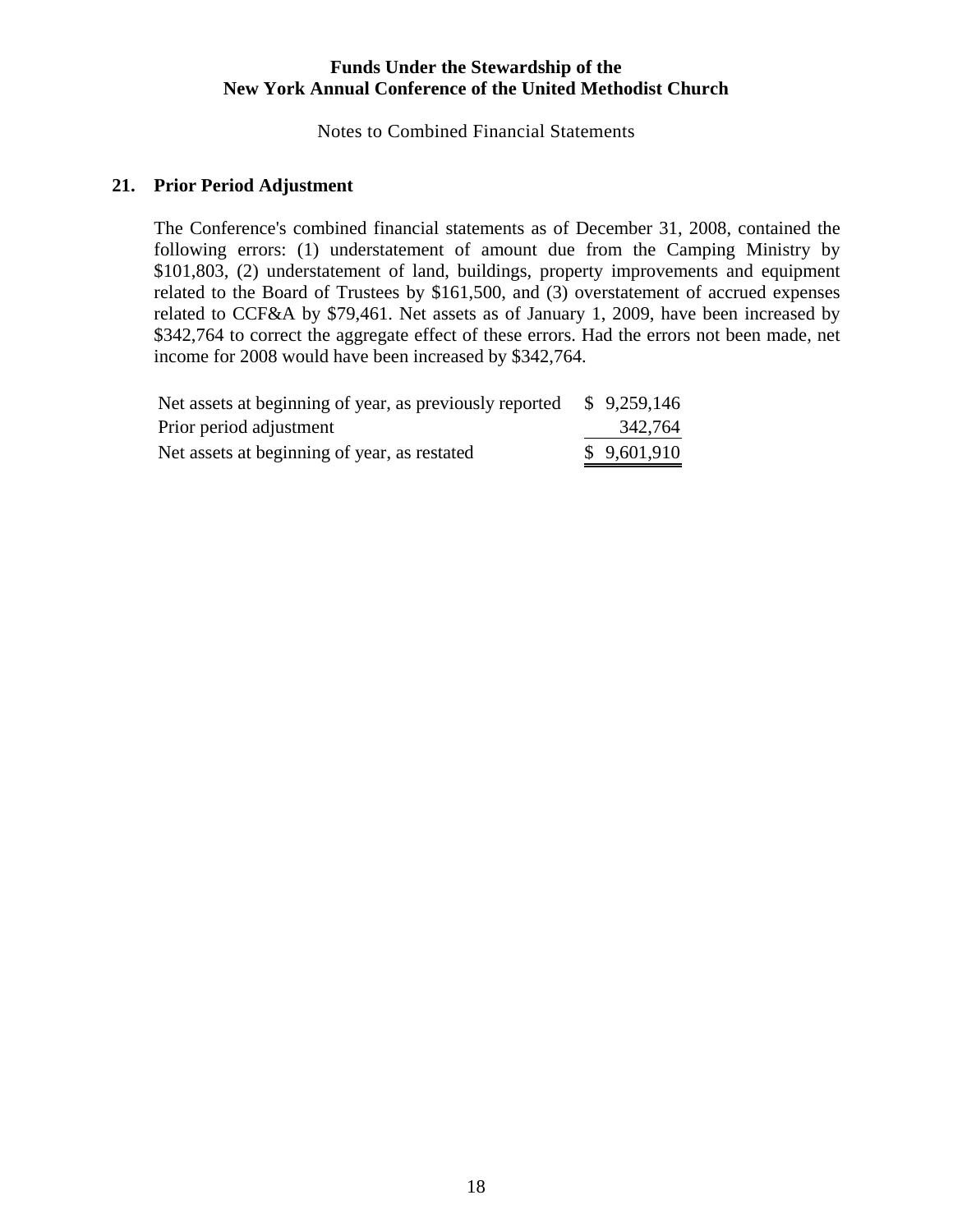Supplemental Information

December 31, 2009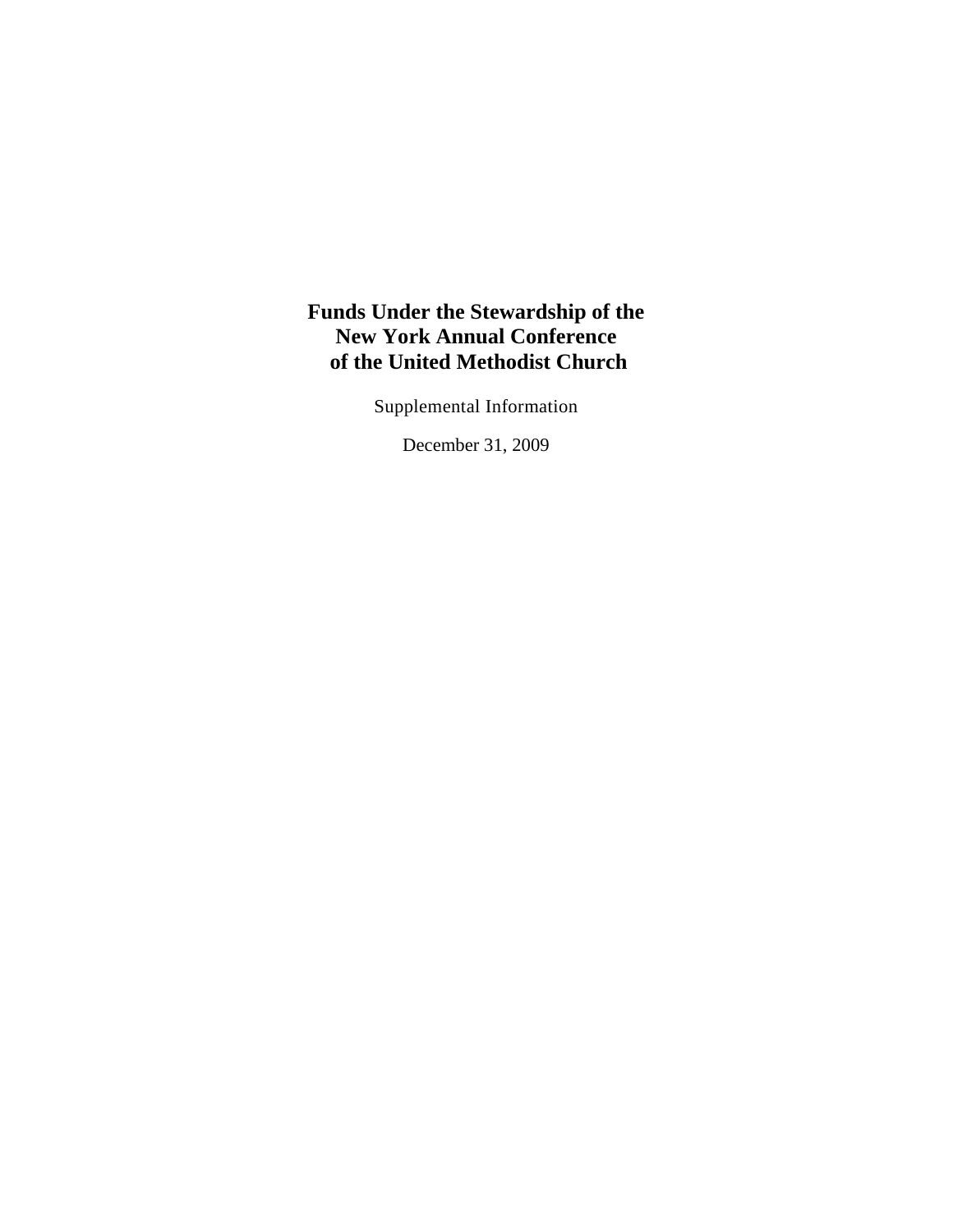Combining Schedule of Financial Position

December 31, 2009

|                                                                     |       |           |          |           |         |                          |           | Eliminating          |                |            |          |            |  |
|---------------------------------------------------------------------|-------|-----------|----------|-----------|---------|--------------------------|-----------|----------------------|----------------|------------|----------|------------|--|
|                                                                     | CCF&A |           | Board of |           | Camping |                          |           |                      | Entries        |            |          |            |  |
|                                                                     |       |           |          | Trustees  |         | Ministry                 | Sub-Total |                      | Debit (Credit) |            | Combined |            |  |
| <b>ASSETS</b>                                                       |       | 830,564   | \$       | 93,760    | \$      | 101,980                  |           | 1,026,304            | \$             |            |          | 1,026,304  |  |
| Cash and cash equivalents<br>Investments                            | \$    | 2,231,740 |          | 2,536,873 |         | 158,087                  | \$        | 4,926,700            |                |            |          | 4,926,700  |  |
| Church receivables                                                  |       |           |          |           |         |                          |           |                      |                |            |          | 1,055,354  |  |
| Accounts receivable                                                 |       | 1,055,354 |          |           |         | 31,614                   |           | 1,055,354<br>180,431 |                |            |          | 180,431    |  |
|                                                                     |       | 148,817   |          |           |         |                          |           |                      |                |            |          |            |  |
| Parish development loans, net of<br>allowance for doubtful accounts |       |           |          |           |         |                          |           |                      |                |            |          | 907,900    |  |
|                                                                     |       | 907,900   |          |           |         |                          |           | 907,900              |                |            |          |            |  |
| Prepaid expenses                                                    |       | 2,463     |          |           |         |                          |           | 2,463                |                |            |          | 2,463      |  |
| Due from the Camping Ministry                                       |       | 269,134   |          |           |         |                          |           | 269,134              |                | (269, 134) |          |            |  |
| Custodial funds held                                                |       |           |          | 36,089    |         |                          |           | 36,089               |                |            |          | 36,089     |  |
| Land, buildings, property improvements and equipment, net           |       | 12,946    |          | 3,876,423 |         | 1,355,019                |           | 5,244,388            |                |            |          | 5,244,388  |  |
|                                                                     | \$.   | 5,458,918 | \$       | 6,543,145 | \$.     | 1,646,700                |           | \$13,648,763         | \$             | (269, 134) | \$       | 13,379,629 |  |
| <b>LIABILITIES AND NET ASSETS</b><br>Liabilities                    |       |           |          |           |         |                          |           |                      |                |            |          |            |  |
| Borrowings under line of credit                                     | \$    |           | \$       |           | \$      | 321,207                  | \$        | 321,207              | \$             |            | \$       | 321,207    |  |
| Accounts payable and accrued expenses                               |       | 1,989,671 |          | 20,000    |         | 86,366                   |           | 2,096,037            |                |            |          | 2,096,037  |  |
| Deferred revenue                                                    |       |           |          |           |         | 47,611                   |           | 47,611               |                |            |          | 47,611     |  |
| Due to the CCF&A                                                    |       |           |          |           |         | 269,134                  |           | 269,134              |                | 269,134    |          |            |  |
| Loans payable - Conference Board of Pensions and Health             |       |           |          |           |         |                          |           |                      |                |            |          |            |  |
| <b>Benefits</b>                                                     |       | 389,917   |          |           |         |                          |           | 389,917              |                |            |          | 389,917    |  |
| Loan payable - United Methodist Development Fund                    |       |           |          | 729,013   |         |                          |           | 729,013              |                |            |          | 729,013    |  |
| Church apportionments designated for future periods                 |       | 80,087    |          |           |         |                          |           | 80,087               |                |            |          | 80,087     |  |
| Loan payable                                                        |       |           |          |           |         | 12,832                   |           | 12,832               |                |            |          | 12,832     |  |
| Custodial funds held                                                |       |           |          | 36,089    |         | $\overline{\phantom{a}}$ |           | 36,089               |                |            |          | 36,089     |  |
| <b>Total Liabilities</b>                                            |       | 2,459,675 |          | 785,102   |         | 737,150                  |           | 3,981,927            |                | 269,134    |          | 3,712,793  |  |
| <b>Net Assets</b>                                                   |       |           |          |           |         |                          |           |                      |                |            |          |            |  |
| Unrestricted                                                        |       | 1,420,537 |          | 4,507,303 |         | 769,414                  |           | 6,697,254            |                |            |          | 6,697,254  |  |
| Temporarily restricted                                              |       | 1,578,706 |          | 591,052   |         | 72,875                   |           | 2,242,633            |                |            |          | 2,242,633  |  |
| Permanently restricted                                              |       |           |          | 659,688   |         | 67,261                   |           | 726,949              |                |            |          | 726,949    |  |
|                                                                     |       | 2,999,243 |          | 5,758,043 |         | 909,550                  |           | 9,666,836            |                |            |          | 9,666,836  |  |
|                                                                     |       | 5,458,918 | \$       | 6,543,145 |         | 1,646,700                |           | \$13,648,763         | \$             | 269,134    | S        | 13,379,629 |  |

See independent auditors' report